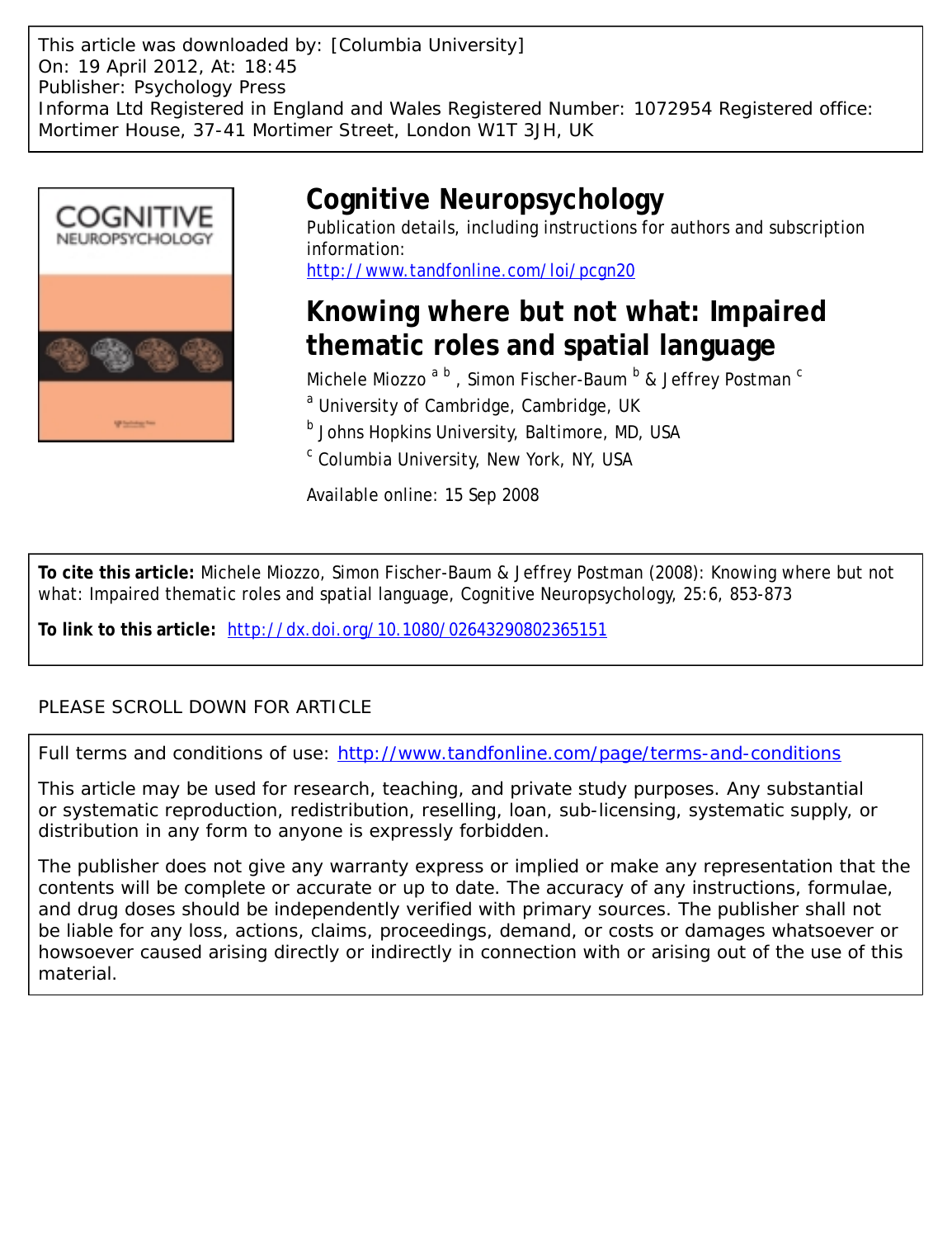## Knowing where but not what: Impaired thematic roles and spatial language

Michele Miozzo

University of Cambridge, Cambridge, UK, and Johns Hopkins University, Baltimore, MD, USA

Simon Fischer-Baum Johns Hopkins University, Baltimore, MD, USA

Jeffrey Postman Columbia University, New York, NY, USA

We describe case J.P. who, following a left inferior frontal lesion, made frequent role confusions in comprehension and production (e.g., saying "The boy kicks the girl" for a picture showing a girl kicking a boy). J.P.'s preserved ability to judge the grammaticality of sentences rules out a syntactic deficit as the primary cause of the role confusions. Thematic role assignment is also required with spatial prepositions such as in or above, and J.P.'s thematic role assignment was also severely impaired with spatial prepositions. We capitalized on prior linguistic analyses and behavioural studies to design accurate tests of the semantics of spatial terms, spatial relations, and critical features of objects. Finegrain semantic tests revealed that the semantics of spatial terms and objects was intact. We hypothesize that J.P.'s role confusions reflected a failure to integrate objects within semantic representations that define the thematic roles. Our data suggest that properties of objects and thematic roles are specified by distinct semantic processes, which have different brain localizations. J.P.'s lesion further suggests that left inferior frontal regions are critical in thematic role assignment, thus contributing to the understanding of the linguistic functions of these regions.

Keywords: Spatial language; Thematic roles; Semantics; Semantic impairment.

Evidence that semantic deficits can selectively affect knowledge about animals, actions, or people has recently received ample attention (for a review see Caramazza & Mahon, 2003). Such a widespread interest stems from the recognition that semantic

deficits provide a rare opportunity to unveil the organization of semantic knowledge and its neural underpinnings. Another type of semantic deficit, which has received comparatively less attention, concerns so-called thematic roles—that

Correspondence should be addressed to Michele Miozzo, Department of Experimental Psychology, University of Cambridge, Downing Street, Cambridge CB2 3EB, UK (E-mail: mm584@cam.ac.edu).

We would like to thank Argye Hillis for consulting on the location of brain damage, Gordy Rogers and Jeremiah Bertz for their assistance in both designing materials and testing the patient, and especially J.P. and his family for their warmth and curiosity. We also want to thank the reviewers for their valuable comments and suggestions. This investigation was supported by a National Institutes of Health (NIH) grant DC-006242.

*<sup>#</sup>* 2008 Psychology Press, an imprint of the Taylor & Francis Group, an Informa business 853 http://www.psypress.com/cogneuropsychology DOI:10.1080/02643290802365151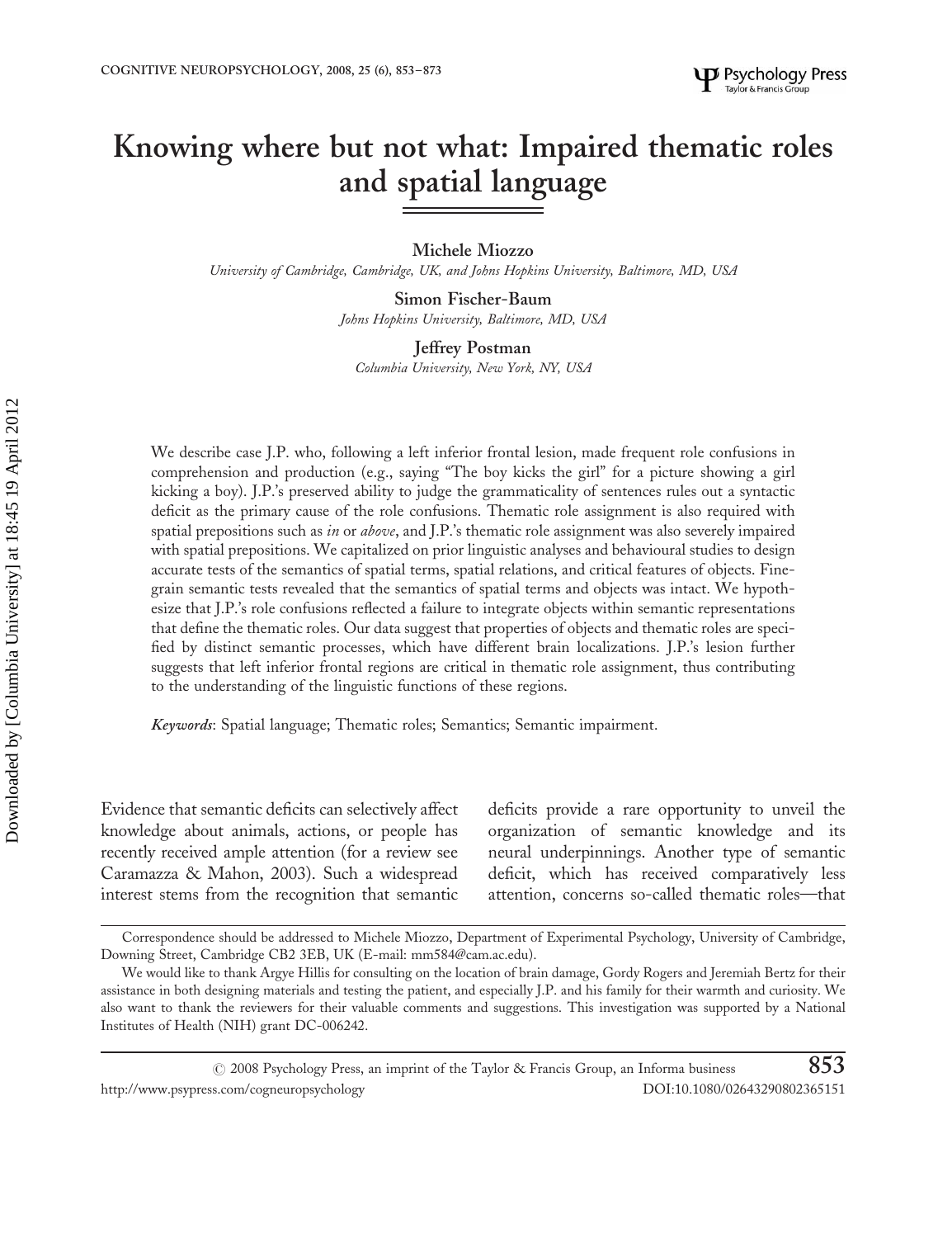MIOZZO, FISCHER-BAUM, POSTMAN

is, a component of word meaning critical for determining what concepts can be related to a given word. For example, in the case of verbs, thematic roles define what concepts can undertake the actions or states described by individual verbs. Thus, the semantics of the verb eat licenses dog as a possible agent but bans inanimate concepts like table or car from taking this role. Problems in assigning thematic roles have been observed in brain-damaged individuals who seemed to retain the ability to access core aspects of word meaning (e.g., Saffran & Schwartz, 1994; Saffran, Schwartz, & Linebarger, 1998; see Berndt, 2001, for review). The opposite pattern was described in brain-damaged individuals who could assign thematic roles fairly well despite their failures in retrieving other aspects of word meaning (e.g., Breedin & Saffran, 1999; Hodges, Patterson, & Tyler, 1994). Similar to category-specific deficits, the impairments involving thematic roles are also of critical importance for understanding the functional and neural organization of semantic processing. The investigation of thematic roles in neuropsychology has focused primarily on verbs. The complexity of verb semantics and the fact that individual verbs have meanings that can differ markedly from each other are certainly factors that challenge research on the processing of thematic role assignment in verbs. Although theories of verb meaning being developed in formal semantics have become increasingly detailed in the last two decades, their impact on the neuropsychological investigation of thematic roles has been, for the most part, minimal. Our report extends the investigation of thematic roles to spatial prepositions: terms such as in, between, or next to that refer to spatial relations, a choice that was motivated by the availability of detailed analyses of the semantics of spatial terms both in linguistics and cognitive science. Such analyses would secure a thorough assessment of how different components of the semantics of spatial terms are affected by brain damage.

Current linguistic theories generally agree that the messages speakers want to communicate are not directly mapped onto the syntactic structures that define the linear order and hierarchical

relations of the words within the sentences. There is instead an intermediate level within which thematic roles are assigned and where the relations among the concepts forming the message are specified (e.g., Bresnan, 2001; Grimshaw, 1990; Jackendoff, 1990; Van Valin & LaPolla, 1997). Thematic roles refer to abstract semantic categories that define the functions played by the individual concepts in the event. It is the network of thematic roles that is linked to the arguments forming the syntactic structure. Thus, the linear order of the words comprising the sentence "Tom gives a present to Carl" is reconstructed from a representation that assigns Tom the role of actor (the initiator of the event), Carl the role of recipient (the beneficiary of the event), and *present* the role of patient (the entity undergoing the event). Current psycholinguistic models also subscribe to this view. For example, if we consider the models of speech production, the models proposed by Garrett (1988) or Levelt (1989) embody a repartition along these lines. One of the principal arguments for postulating an additional level of processing devoted to thematic roles lies in the fact that a message can be superficially realized in multiple ways. To return to our example, the sentences "Tom gives Carl a present", "A present is given to Carl by Tom", and "Carl receives the present from Tom" are among the possible ways of expressing the same event. The existence of an identical thematic role structure underlying these sentences is a way of securing an equivalence of meaning despite a variability of form.

The hypothesis of an impairment selectively affecting thematic role assignment was first proposed by Schwartz, Saffran, and their collaborators in the context of agrammatism (for a review, see Saffran, 2001). A hallmark of agrammatism is the occurrence of errors characterized by thematic role confusions, as when Tom is incorrectly attributed the role of kisser in the sentence "Tom is kissed by Susan" (Howard, 1985; Kean, 1985). Role reversal errors, along with various sorts of difficulties in processing sentences with even moderately elaborate grammatical structures, were believed to reflect syntactic deficits. Contrary to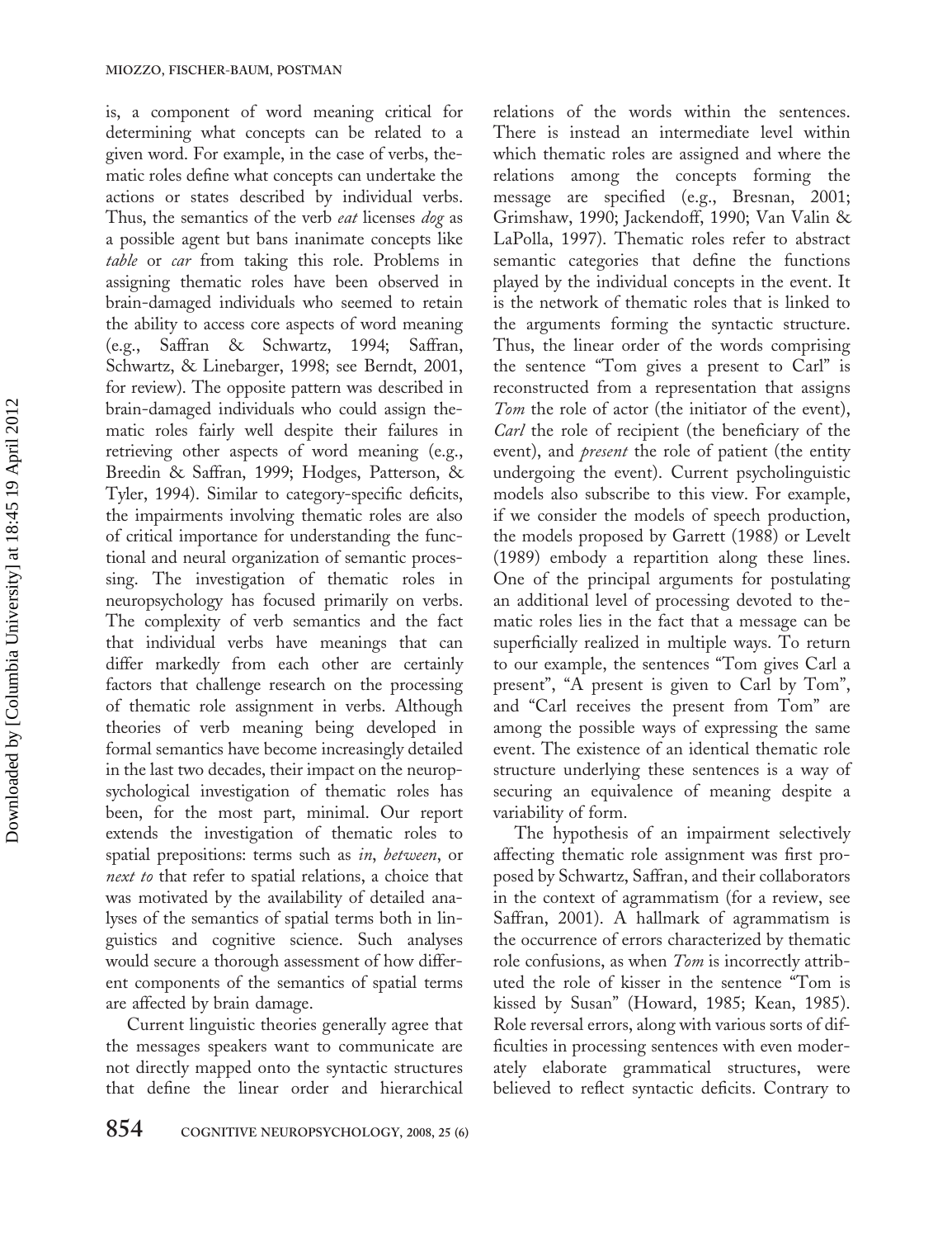this interpretation, it was demonstrated that at least a few agrammatic patients could detect grammatical anomalies (Linebarger, Schwartz, & Saffran, 1983; Saffran, 2001; Saffran & Schwartz, 1994). For example, it was observed that while agrammatic patients could recognize the sentence<sup>\*</sup> John kissed by Susan as ungrammatical, they failed to understand the sentence Tom is kissed by Susan, incorrectly construing Tom as the actor. If preserved grammatical judgements suggested intact syntactic processes, they also ruled out a syntactic deficit as the primary cause of the sentence impairment observed in agrammatic patients. A second result of relevance here is that the patients who show a (relative) preservation of syntactic knowledge would not confuse one verb for the other in a word–picture matching task. For example, given the word "kiss", they would point to the target picture rather than the foil picture depicting hugging. This latter result would rule out a semantic impairment. By logic of exclusion, a deficit in thematic role assignment was proposed as the most likely cause of patients' failures with sentences. Note that if this conclusion is warranted, data from agrammatism provide a first type of evidence suggesting that there are partially different mechanisms devoted to the core meanings and the thematic roles (of verbs).

While several studies have replicated this pattern of results, conclusions about the (relative) intactness of semantic processing in agrammatism relied on the observation that verb confusions occurred rarely in picture–word matching tasks. A noticeable exception was Breedin and Martin's (1996) attempt to systematically vary the semantic characteristics of verbs. Their critical stimuli were role reversal verbs, which involved the same objects but swapped their thematic roles. An example is provided by the verbs buy/sell, which engage the same participants (a buyer, a seller, money) but with role inversions. Unfortunately, role reversal verbs tend also to have similar meanings. To rule out a contribution of semantic similarity, Breedin and Martin (1996) also tested control verbs that were matched to the role reversal verbs in terms of semantic similarity and thematic role structure. Verbs with opposite meanings (e.g., push/pull)

were among the stimuli used to control for semantic similarity. The performance of one of the patients tested by Breedin and Martin (1996) the agrammatic patient L.K.—is of particular relevance in the present context. L.K.'s errors were far more frequent with role reversal verbs in tasks ranging from picture naming to sentence production and sentence comprehension. L.K.'s specific difficulties with role reversal verbs suggested a problem with thematic roles rather than other aspects of verb semantics, which remained more available and could support discriminations—for example, between verbs of opposite meanings but with identical role arrangements (for converging results see also Byng, 1988).

Breedin and Martin's (1996) approach illustrates the nontrivial difficulties one encounters in determining the relative intactness of verb semantics. Not only must different groups of verbs be painstakingly matched on several variables, but, lacking a theory about verb semantics on which there is widespread agreement, one has to rely almost completely on raters' subjective intuitions. The approach taken in other studies of agrammatism—that is, the discrimination of related verbs in sentence–picture matching tasks—was certainly simpler, but probably insufficiently sensitive to reveal subtle semantic deficits.

Also of concern are the results suggesting the intactness of thematic roles in the context of semantic impairment. The progressive deterioration of semantic knowledge observed in semantic dementia offered an opportunity to examine whether semantic and syntactic deficits dissociate. A few reports have documented the persistence of syntactic abilities even during relatively advanced stages of deterioration, when semantic processing has already declined considerably. One such report was presented by Breedin and Saffran (1999). Their case D.M. performed flawlessly in a sentence–picture matching task consistently avoiding the choice of pictures showing role reversals. This result contrasted sharply with D.M.'s poor performance in tasks tapping other aspects of semantic knowledge, for example deciding whether two words were synonyms or two objects were associated. One can explain results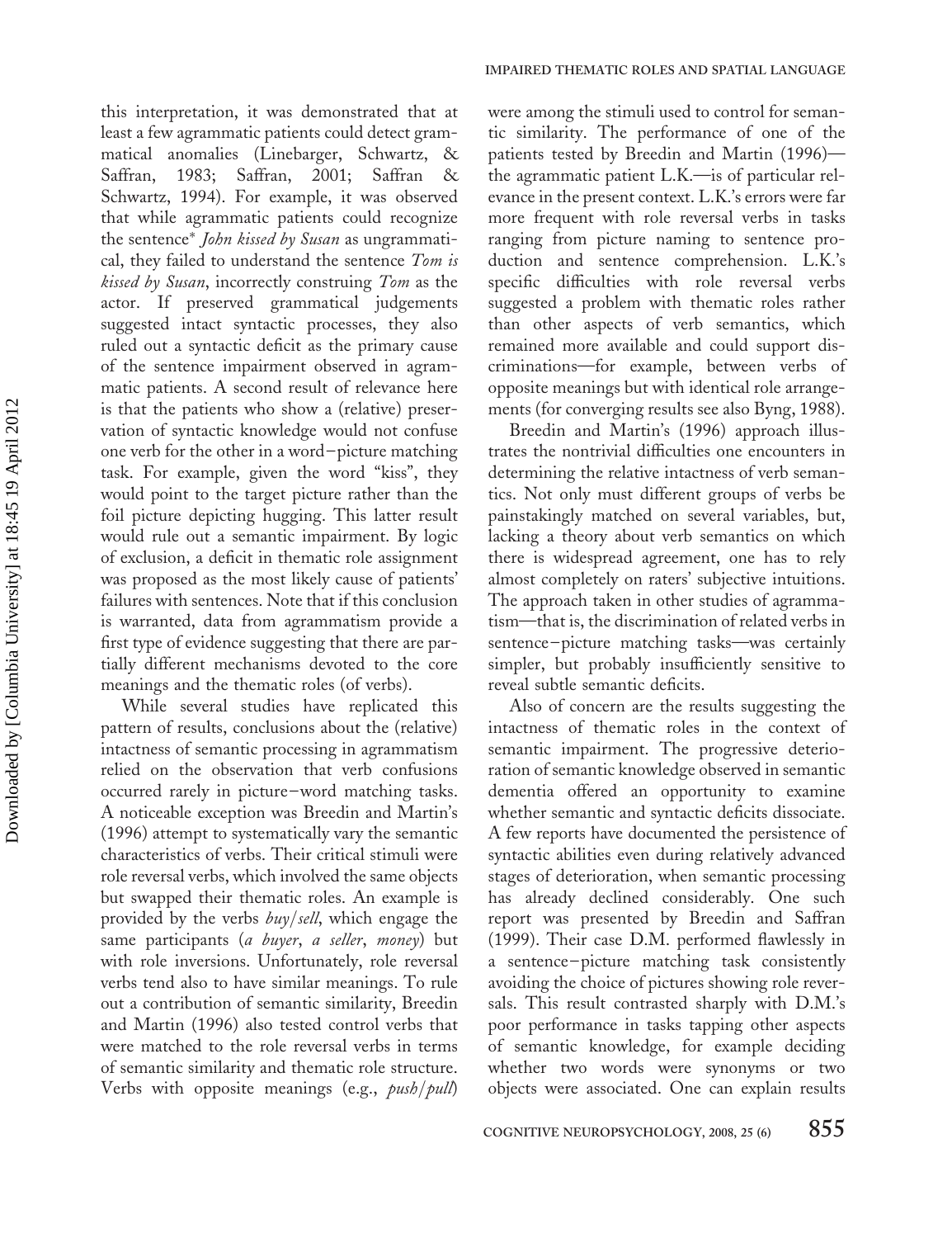such as those reported from D.M. by assuming partially distinct mechanisms for the meanings and the thematic roles of verbs. Unfortunately, this is not the only possible way of accounting for these findings, as pointed out by Breedin and Saffran (1999) who offered the alternative explanation that thematic role assignment could rely on basic semantic properties, such as animacy or stationary/mobile contrast, which patients could retrieve even if more specific features ceased to be available. Thus, albeit considerably impoverished, semantic knowledge was sufficient to support thematic role assignment but not finer grain semantic discriminations.

To the extent that the complexity of verb semantics is a serious challenge for an investigation of verbs, one might seek other classes of words that are not vexed by similar problems. Locatives—that is, terms denoting spatial relations—might represent a suitable alternative. Locatives such as the English prepositions in, on, or between also entail the assignment of semantic roles (Talmy, 1983). For example, the proper understanding of the sentence The coffee is in the cup requires correctly determining which of the two names take the roles of container and contained. The assignment of the thematic roles of locatives depends on the specification of the semantic features that objects must have in order to participate in certain spatial relations (Carlson & van der Zee, 2005; Coventry & Garrod, 2004; Herskovits, 1986; Landau & Jackendoff, 1993; Levinson, 2003; Levinson & Wilkins, 2006; Svorou, 1994). Together, linguistic analyses and behavioural experiments provide a fairly accurate picture of the semantics supporting locative use, thus offering a convenient framework for assessing semantic processing in neuropsychology. Another reason for directing our attention to locatives is that compared to nouns and verbs their semantics is generally coarser (Landau & Jackendoff, 1993). In offers

an illustrative example. In its most prototypical spatial sense, the meaning of in reduces to a single semantic feature—containment—and entails a class of objects with some sorts of cavities that allow at least the partial inclusion of other objects (Garrod, Ferrier, & Campbell, 1999).<sup>1</sup> Obviously, we are better off with a simpler semantics that allows a tight experimental control. These considerations motivated our choice of locatives in our study of the agrammatic patient J.P.

Locatives were tested in a few of the prior studies of agrammatism, although sentence– picture matching has typically been the task used for assessing the semantics of locatives (Byng, 1988; Kolk & van Grunsven, 1985; Schwartz, Saffran, & Marin, 1980a, 1980b). Such a matching task required choosing the picture that corresponded to a sentence presented in either a written or an auditory format. Foil pictures were of two types; they showed either a role reversal or a different spatial relation. To illustrate, let us suppose that the target sentence was The circle is above the square; the role reversal foil showed a square above the circle, whereas the different locative foil depicted a circle *inside* a square. Patients frequently chose role reversal foils, less often the different location foils, although the incidence of these errors was still noticeable in many of the patients (about 15% or higher). This asymmetry in foil choice suggests a relative intactness of locative knowledge and a relative impairment of thematic roles. However, the greater accuracy for location foils may also have reflected differences in task demands. In this respect, it is instructive to have a closer look at the sentence–picture matching task used by Byng (1988) and Schwartz et al. (1980a). In each trial, patients saw three pictures showing geometrical shapes: (a) the target (e.g., square above circle), (b) role reversal foil (circle above square), and (c) different locative foil (square on circle). Note that while

 $1$  This is not to say that the meaning of in (or other locatives) does not exhibit a certain degree of complexity. The variety of spatial relations to which in applies or its extension to nonspatial domains—for example, in temporal expressions such as "in time" or "in an hour"—probably requires a meaning that entails more than cavities and partial inclusions (Hawkins, 1988). The point we want to make, however, is that the prototypical spatial meaning of  $in$ , as in sentences like "the milk is in the bowl" or "the flower is in the vase", is semantically simpler than the meaning of most verbs.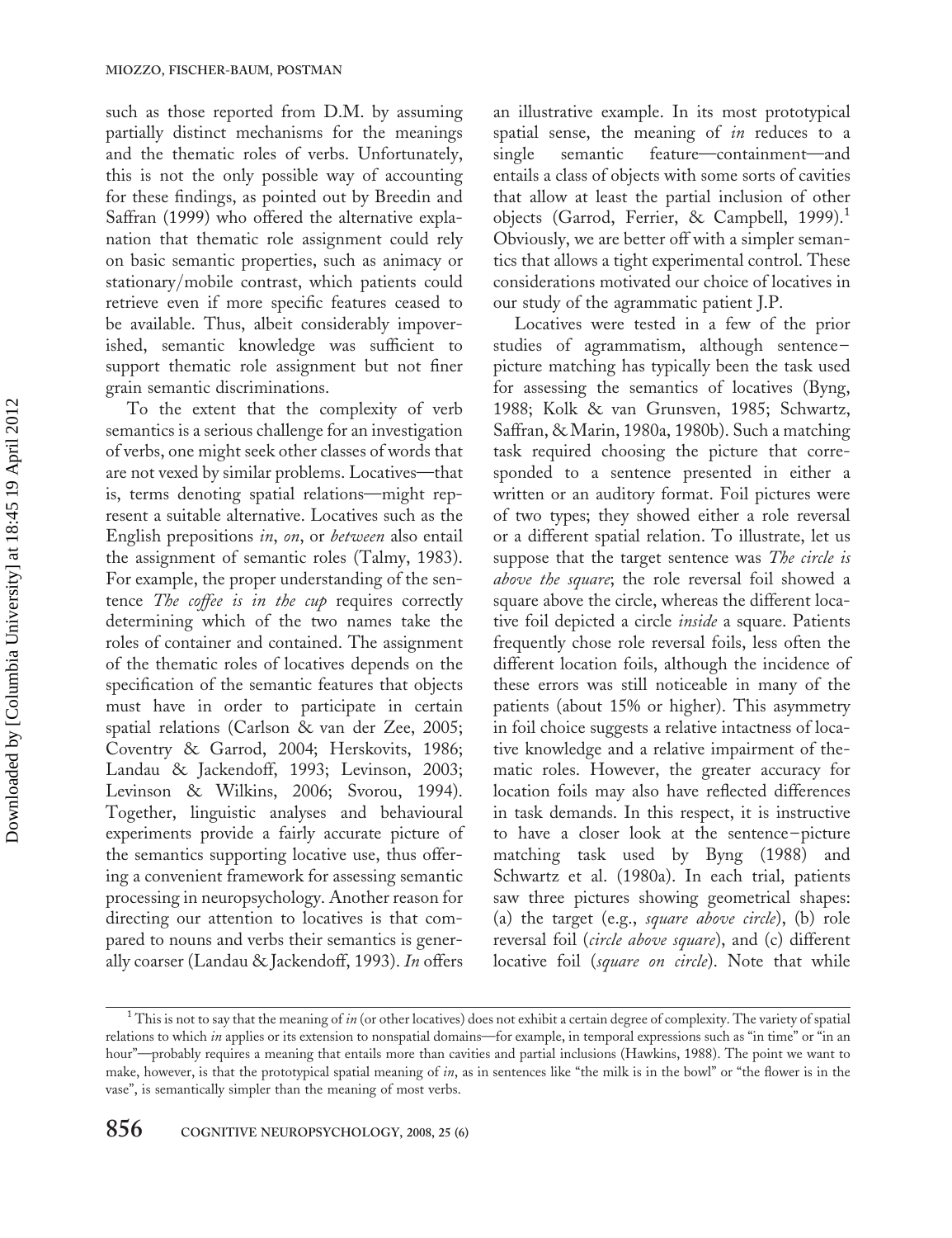two pictures showed the target spatial relation described in the sentence, only one picture showed an incorrect spatial relation. Repeating the target spatial relation could have biased patients' choices. Maybe it even provided a cue that patients could use consciously to gauge their responses.

The possibility that spatial knowledge could be impaired in patients with agrammatism gains weight when we consider that lesions of the left inferior prefrontal cortex have been reported in both agrammatism and in patients showing spatial knowledge deficits. A few studies documented that patients with lesions in this area who showed grammatical deficits also had problems in choosing which prepositions correctly described the spatial relations between objects (Friederici, Schönle, & Garrett, 1982; Parisi & Pizzamiglio, 1970; Seron & Deloche, 1981). A more recent study by Tranel and Kemmerer (2004) pinpointed left inferior prefrontal cortex as one of the areas consistently associated with problems concerning the meaning of spatial terms. Moreover, the same area was also activated in a positron emission tomography (PET) study in which participants named spatial relationships using locatives (Damasio, Grabowsky, Tranel, Ponto, Hichwa, & Damasio, 2001). In brief, the implications seem to be quite clear: While current results would prevent us from drawing strong conclusions about the status of spatial knowledge in agrammatism, they also demand that we carefully examine the intactness of spatial processing in individuals with left inferior prefrontal lesions.

The role reversal errors that we recorded from patient J.P. with locatives have given us the occasion to further explore the processing of locatives in agrammatism. Like other patients with agrammatism, J.P. could detect syntactic anomalies, a result that we took to indicate a preservation of syntactic processing. The tests of spatial relations that we report here were directed at determining whether J.P.'s deficit affected thematic role assignment or the semantics of locatives. We should emphasize right at the beginning that J.P.'s role reversal errors were not confined to locatives—in fact, the patient made role reversal errors in a variety of contexts,

including sentences involving verbs and adjectives. We focused our investigation on locatives for reasons that were purely pragmatic. The relative simplicity of the semantics and syntax of locatives, together with the availability of detailed linguistic analyses of locative meanings, turn locatives into model test cases for examining the structure of semantics, particularly whether distinct mechanisms are devoted to thematic role assignments.

## CASE DESCRIPTION

J.P. was a 76-year-old English-speaking male with 16 years of education at the time of the present investigation. His first vocation was in graphic design but for most of his career he ran the audio-visual presentation departments of educational institutions. In 2004 he suffered a stroke affecting the superior division of the middle cerebral artery. He received thrombolytic therapy shortly after the onset of the stroke but was left with marked residual aphasia though without clear motor deficits other than moderately severe apraxia. There was no evidence of spatial neglect, finger agnosia, or right–left confusion. A computed tomography (CT) scan made shortly after the stroke revealed encephalomalacia consistent with infarct affecting parts of the inferior frontal and precentral gyri (and underlying subcortical white matter) in the left hemisphere. We conducted our first language neuropsychological assessment 4 months after his stroke. Participation in the experiments presented below started 2 months later and continued for about 6 months. J.P.'s neurological conditions remained stable during the investigation, and the result of a CT scan following its conclusion showed no change from before.

The results of our initial neuropsychological assessment indicated preserved oral naming with nouns. For example, J.P. scored within normal range in the Boston Naming Task (correct responses: 56/60, 93%;  $z = +0.2$ ; Goodglass & Kaplan, 1972). Oral naming was, however, impaired with verbs, as demonstrated by his score with the action pictures from Zingeser and Berndt (1990; accuracy 21/30;  $z = -9.44$ ). His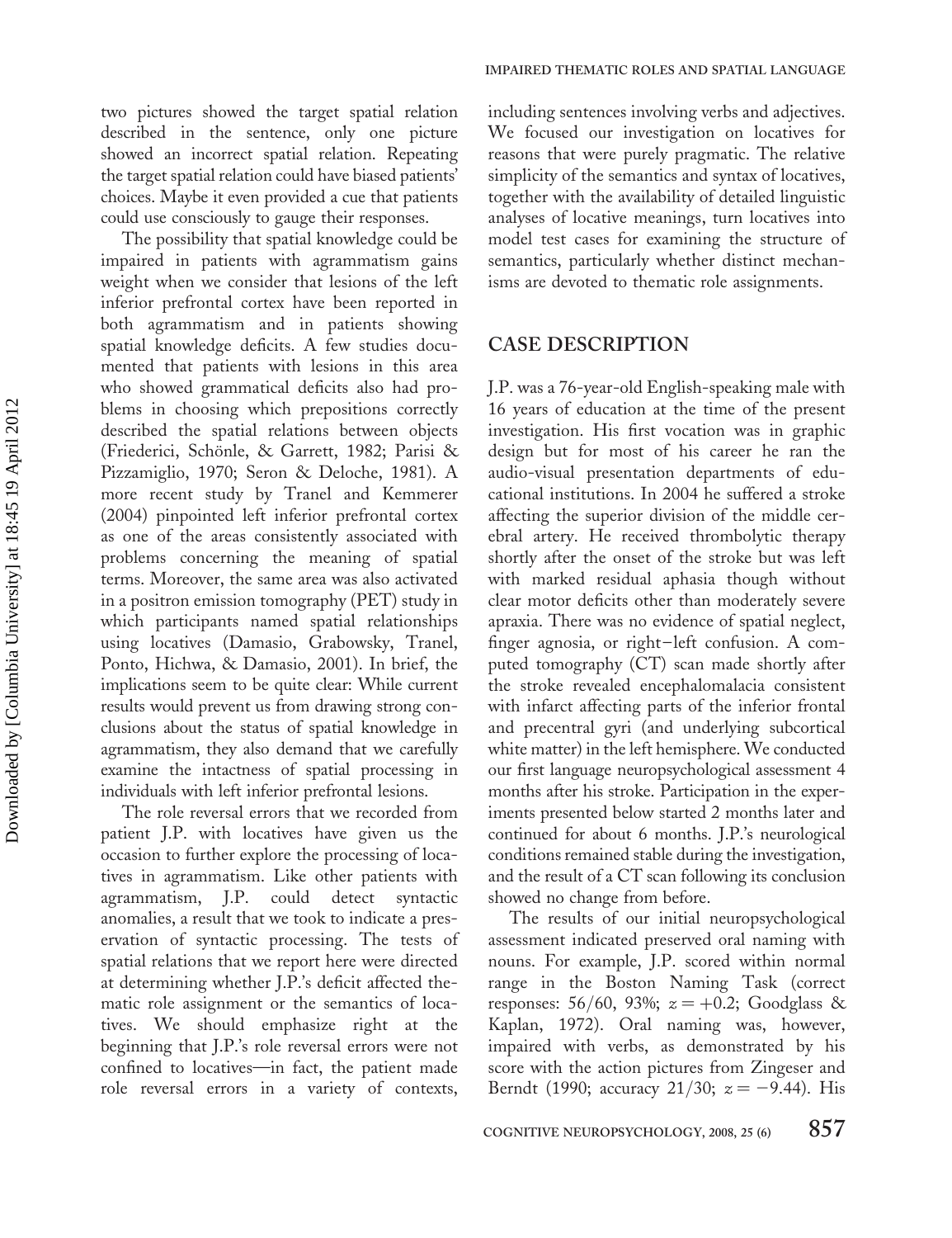errors in action naming consisted of omissions, verb substitutions (e.g., "drawing" for writing), and circumlocutions (e.g., "sun ... snowman" for melting). Similar problems arose with verbs in a written naming task. Various lines of evidence suggested that J.P.'s difficulties with verbs did not reflect a semantic deficit. For example, required to recognize which of two verbs was closer in meaning to a probe verb, J.P. performed very well (124/127; 98%) despite the close semantic proximity of the choices (e.g., hit and contact for the probe *beat*). Spontaneous speech was severely reduced showing the distinctive pattern of agrammatism: marked reduction in the number of produced words, predominance of nouns, and frequent omissions of inflections and function words. These characteristics were quantified in an analysis of J.P.'s narration of the cookie thief picture (from Goodglass & Kaplan, 1972), which consisted of 24 words produced after several laborious attempts; 58% of the words were nouns, 21% verbs, and 21% function words. Verbal short-term memory also appeared to be impaired. J.P.'s digit span was abnormal with lists repeated forward (correct repetitions never exceeded 3 or 4 digits). He correctly repeated 17/20 high-imageability, high-frequency words, making single phoneme substitutions (e.g., / $\epsilon$ kt/ for / $\epsilon$ ks/) for all of his errors. He read 220 of 239 words correctly (92%), showing no effects of regularity, length, concreteness, or frequency. His errors consisted of phoneme substitutions (e.g., "grit" for grid), or deletions and additions of single or multiple phonemes. Written spelling was also impaired; he correctly spelled 62/78 words (79%). He showed no effect of regularity, and his spelling errors consisted of letter deletions (e.g., DISTESS for *dis*tress), transpositions (e.g., STIPUD for stupid), additions (e.g., BURROUGH for borough), and substitutions (e.g., PROTEAN for protein) as well as errors that were a combination of these types (e.g., CHANTLE for *castle*).

## Sentence processing

The comprehension of active and passive sentences was tested with the materials from

Psycholinguistic Assessments of Language Processing in Aphasia (PALPA; Kay, Lesser, & Coltheart, 1992). On each trial, J.P. saw a sentence that was read aloud by the experimenter (e.g., "The boy kisses the girl") along with three pictures—the target, which depicted the sentence, and two foils. The foils could differ from the target in one of three ways: They could depict (a) a role reversal (the  $\chi$ *irl* kissing the *boy*), (b) a different concept (hugging instead of kissing) or (c) different participants (a man and a woman kissing). Overall, J.P. chose the correct picture on 48 out of 60 trials. His performance was poorer when the target sentence was passive than when it was active (8/12 vs. 11/12 correct). On 20 trials, one of the two picture foils depicted a role reversal of the target sentence. J.P. made many mistakes on these trials (13/20 correct; 65%), and his errors mainly consisted of selecting the role-reversed picture foil  $(6/7)$ . He was much better on the remaining 40 trials where both of the foils depicted incorrect concepts or participants (35/40 correct; 89%).

The comprehension of active sentences was further examined in a task that we constructed. Two pictures were made for each of 50 transitive verbs. Each picture pair involved the same actors exchanging their roles. A pair of pictures was shown to J.P. while he heard an active sentence with a subject–verb–object (SVO) structure (e.g., "The chef scolds the doctor"). J.P. chose the correct picture 76/100 times. Another task we designed was aimed at testing J.P.'s comprehension of adjective comparative constructions like *the tree is taller than the house*. Following the auditory presentation of a sentence, J.P. chose between two alternatives showing the same objects with role exchange (e.g., a taller *tree* vs. a taller house). In 68/70 cases, the adjective had the inflected comparative form (stem  $+$  er). J.P. responded correctly 49/70 times (70%). The results from these comprehension tasks revealed the severity and the breadth of J.P.'s sentence-processing deficit.

The retrieval of syntactic structures was tested with a grammaticality judgement task modelled after Linebarger et al. (1983). The task required deciding about the grammaticality of sentences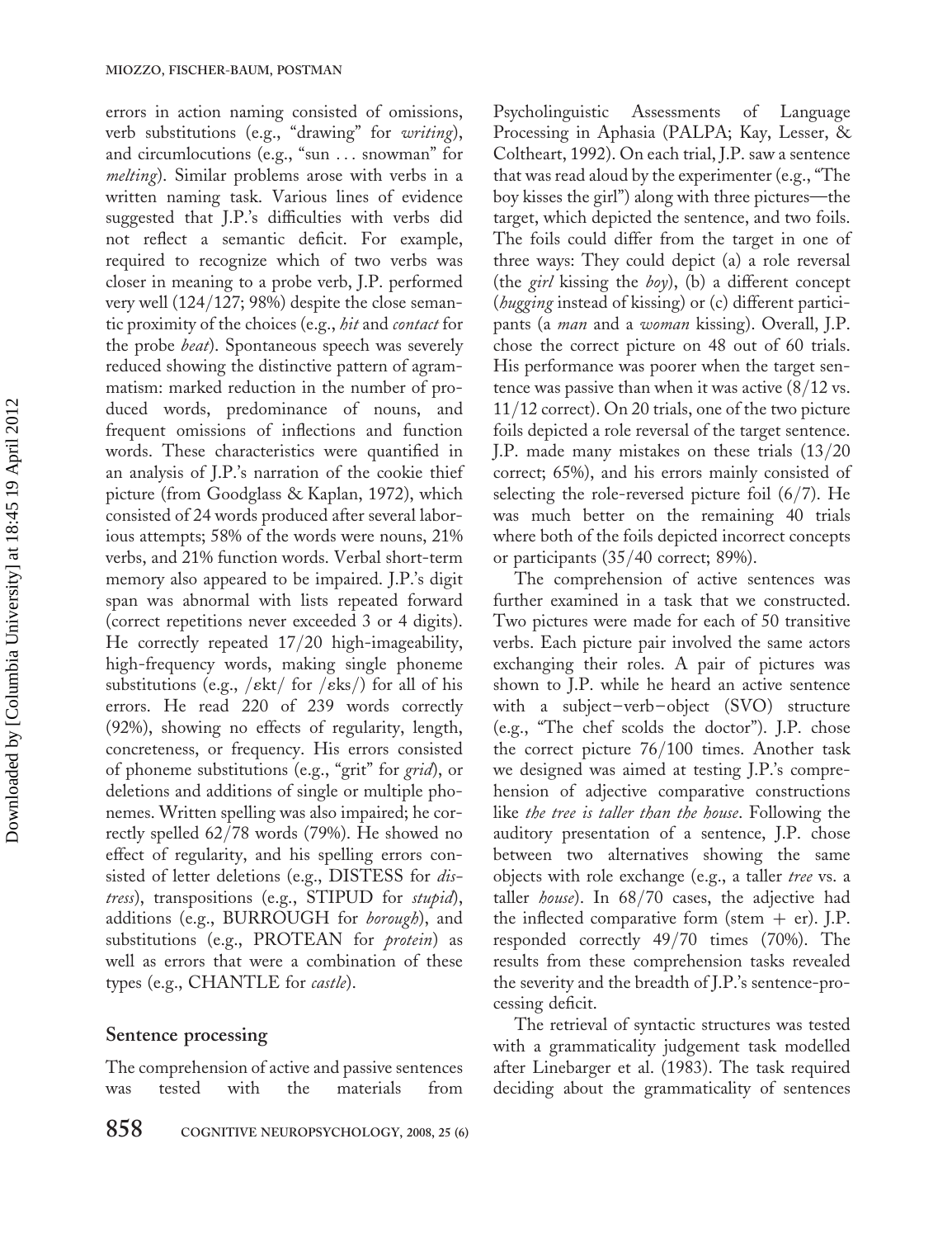spoken by the experimenter. Half of the 78 tested sentences were grammatically incorrect, violating 1 of the 10 grammatical rules considered by Linebarger et al. (1983). Violations involved a variety of grammatical features, including subcategorization, particle movement, and agreement (see Linebarger et al. for details about the grammatical structures and their violations). For example, in the sentence<sup>\*</sup> "She went the stairs up in a hurry", the preposition  $u\phi$  moved incorrectly to the right of its noun phrase object, while the sentence\* "I helped themselves to the birthday cake" is characterized by a violation in the agreement between the subject and the reflexive. Each incorrect sentence was paired with a correct sentence having an identical grammatical structure—for example, the incorrect sentence<sup>\*</sup> "I helped themselves to the birthday cake" was matched with the sentence "I introduced myself to the family friends". Between 7 and 8 sentences were constructed for each of the 10 grammatical structures examined in this task. J.P. correctly judged 74/78 (95%) sentences, in essence exhibiting the same accuracy level as that of three normal controls closely matched for age and education (control

range  $= 75-77$ ). These results provide strong evidence that J.P.'s access to grammatical structures is fairly intact, allowing us to rule out a grammatical deficit as the primary cause of his impaired sentence processing.

## Locative thematic roles

## Thematic role assignment in speaking

Even if the individual locatives call for roles that satisfy specific spatial relations—for example, containment for *in* and contact for  $\omega n$ —their roles seem to conform to a more general distinction between figure and ground. The figure is the thing to be located, whereas the ground is the thing that serves as point of reference. Locatives typically describe the position of the figure with reference to the ground. Cross-linguistic studies have consistently confirmed this characterization, which thus appears to be universal (Levinson, 1996). Figure and ground can be unequivocally differentiated in English as they fill distinct

arguments within syntactic frames. Specifically, the figure corresponds to the subject noun, so that in the sentence The coffee is in the cup, coffee takes the role of figure.

The elicitation task was designed to induce the production of figures and grounds with different locatives. J.P. was presented with pictures showing two objects in a particular spatial relation (e.g., containment); beneath each picture there was a written preposition (e.g., *in*), along with two spaces corresponding to the preposition arguments. J.P. named (orally) which object took the role of figure and ground in each picture. Different objects were tested in three variants of the task. In a first task variant, we showed two-dimensional geometrical shapes, which were chosen because they could instantiate a multiplicity of spatial relations and allow figure/ground reversals. The second task variant involved familiar objects with structural properties that only allowed certain figure/ground arrangements but prevented role reversal. Examples of the spatial relations tested in this task included "the spoon in the cup", and "the bird on the branch". The third variant of the task involved familiar objects and the preposition next to, which in certain conditions yields preferential figure/ground arrangements. A description of the semantics of *next* is presented below (see "Method"); here it suffices to say that its role assignment is based on subtle constraints that have been unveiled by linguistic analyses (Herskovits, 1986; Talmy, 1983). To the extent that *next to* is not based on explicit knowledge, it provides a more direct assessment of locative processing.

Several reasons motivated our choice of the elicitation task and its variants. A first reason was to determine whether the reverse errors observed with verbs and adjectives (see section "Sentence processing") would also occur with locatives. Geometrical shapes offered an ideal opportunity to address this question since their structural properties allowed figure/ground reversals. A second reason was to establish whether reverse errors also occurred when objects severely constrained spatial relations. This question has implications for understanding the nature of J.P.'s sentenceprocessing impairment. The absence of role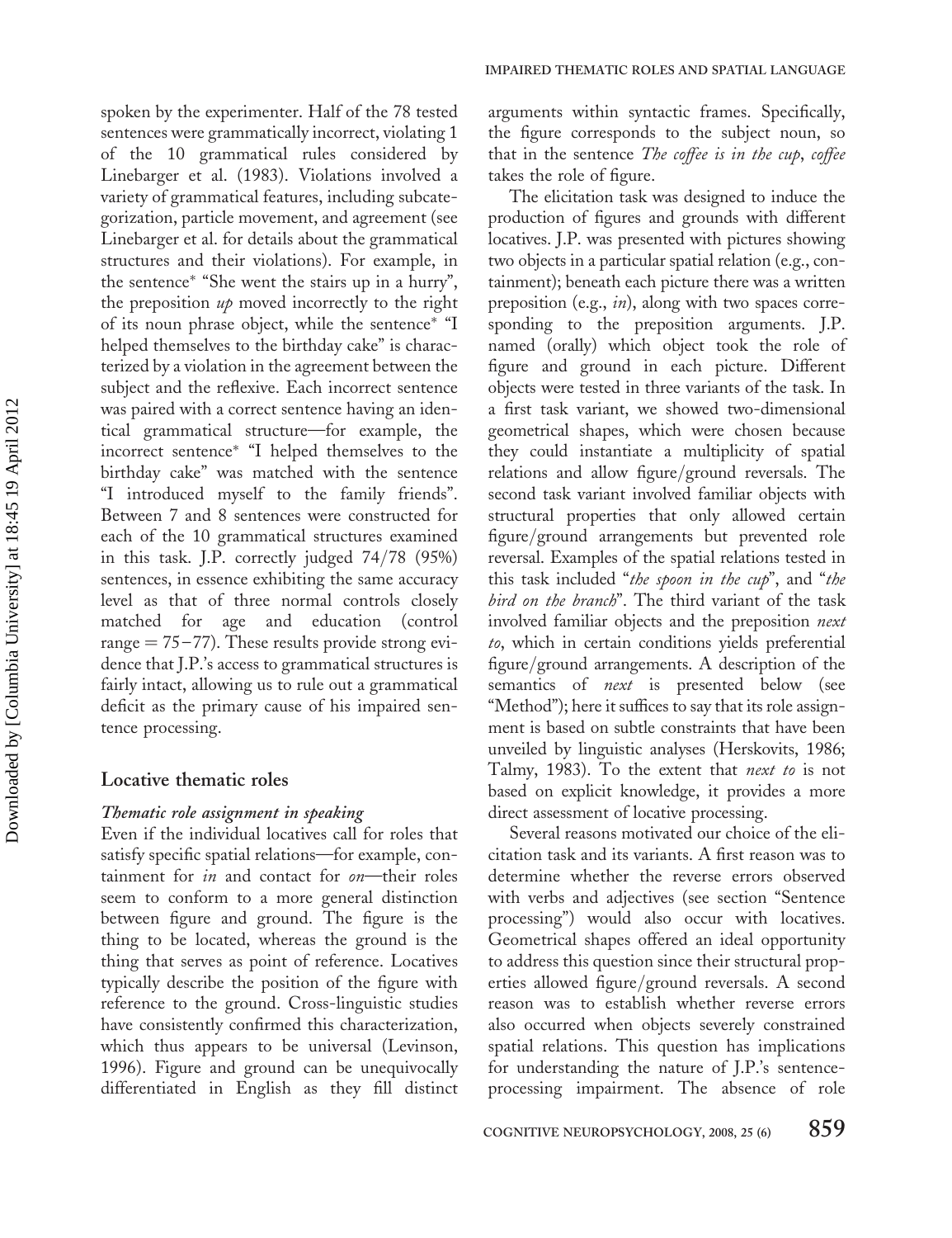reversal errors with these objects would provide a first type of evidence suggesting the (relative) intactness of locative meaning. A final reason for choosing the elicitation task was its lack of demands on verbal short-term memory. Given J.P.'s reduced verbal short-term memory (see the "Case description" section), we had to control whether this deficit would affect locative processing. Unlike the matching tasks widely used in the past for examining agrammatism, our elicitation task did not require any comparisons or decisions between stimuli. Thus, by further minimizing task demands, we reduced the likelihood that failures in this task would reflect limited resources, one of the causes proposed for agrammatics' failures (e.g., Caplan & Hildebrandt, 1988; Linebarger et al., 1983; Vallar & Baddely, 1984).

Method. Three geometrical shapes (circles, diamonds, and squares) were arranged in such a way as to obtain nine spatial relations (above, around, behind, below, between, in, in front of, on, and under). The same spatial relations (with the exception of below) were tested with pairs of familiar objects that (typically) take fixed figure/ground roles (see Table 1 for examples). Each spatial relation was tested an equal number of times (12 with geometrical shapes, 8 with familiar objects).

In many cases, the preposition *next to* does not prescribe a fixed noun order. It is, in fact, equally acceptable to say "the chair is next to the table" or "the table is next to the chair". Even leaving aside cases where discourse emphasis yields a

preferred order, linguists have catalogued numerous instances in which certain orders occur with noticeable consistency, determining a seemingly fixed role assignment (Herskovits, 1986; Talmy, 1983). Mobility and relative size appear to be among the factors underlying this order preference. Specifically, objects that are mobile and of smaller size tend to receive the role of figure. Thus, the sentence "the bicycle is next to the garage" sounds more acceptable than the sentence "the garage is next to the bicycle", since the bike can be moved and is of smaller size than the garage. The materials for the preposition next to were selected on the basis of the responses obtained from a group of 10 neurologically intact native English speakers with college education. We utilized 33 photographs that elicited identical figure/ground distinctions in at least 8/10 control participants (mean identical responses: 30.8/33 pictures). Figure and ground objects occurred on the left and right sides of the photographs with comparable frequencies so that object position would not provide a reliable cue for role assignment.

The pictures for the preposition *next to* were intermingled with those of irreversible objects. Geometrical pictures were tested in a separate testing session. A preposition was shown beneath each picture. The experimenter read the locatives out loud to J.P., in order to avoid any incorrect word recognition. J.P. was instructed to name the two critical objects in the order that correctly described the spatial relation indicated by the preposition. A response was scored as correct if J.P.

Table 1. Examples of materials tested with irreversible objects

| Pictures shown in the elicitation task   | Queries tested in the placement task     |  |  |
|------------------------------------------|------------------------------------------|--|--|
| The stamp is <i>above</i> the address    | Put the bird <i>above</i> the house      |  |  |
| The hula-hoop is around the girl         | Put the fence <i>around</i> the windmill |  |  |
| The man is <i>behind</i> the camera      | Put the boy <i>behind</i> the car        |  |  |
| The spoon is <i>in</i> the cup           | Put the penny <i>in</i> the cup          |  |  |
| The flowers are <i>on</i> the table      | Put the sheep <i>on</i> the box          |  |  |
| The hammock is <i>between</i> the trees  | Put the bird <i>below</i> the greenhouse |  |  |
| The teacher is in front of the backboard | Put the penny <i>outside</i> of the cup  |  |  |
| The dolphin is <i>under</i> the water    |                                          |  |  |
|                                          |                                          |  |  |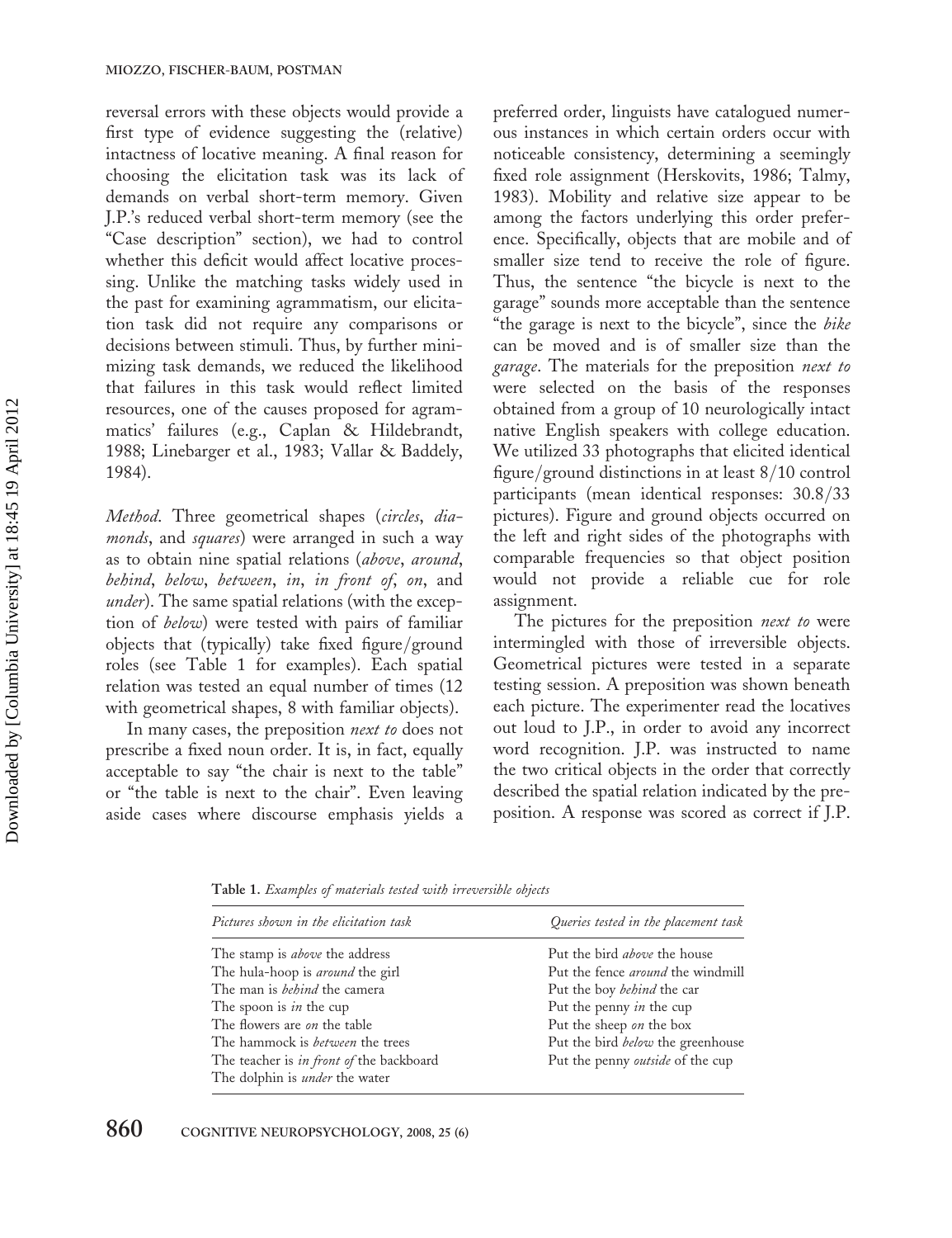|           | Tasks                                     | Roles constrained by<br>object semantics | J.P.: Correct responses |      |                |
|-----------|-------------------------------------------|------------------------------------------|-------------------------|------|----------------|
|           |                                           |                                          | N                       | $\%$ | z-score        |
| А.        | Elicitation tasks <sup>a</sup>            |                                          |                         |      |                |
|           | 1. Two-dimensional geometrical shapes     | No                                       | 71/108                  | 65   |                |
|           | 2. Familiar objects                       | Yes                                      | 62/64                   | 97   |                |
|           | 3. Next to                                | Yes                                      | 32/33                   | 97   | $0.46^{\rm b}$ |
| <b>B.</b> | Sentence comprehension tasks <sup>c</sup> |                                          |                         |      |                |
|           | 1. Reversible sentences                   | $\rm No$                                 | 47/80                   | 59   |                |
|           | 2. Irreversible sentences                 | Yes                                      | 24/24                   | 100  |                |

Table 2. Summary of J.P.'s correct responses in tasks assessing thematic role assignment with locatives

a In the elicitation tasks, we presented pictures that showed objects arranged according to different spatial relations (e.g., a dog in front of a tree). Underneath each picture, there were two blank spaces and a locative (\_\_in front of\_). The tasks required naming the objects that would fill each blank position. While several locatives were tested in Elicitation Tasks 1 and 2, only the locative next to was tested in Elicitation Task 3. <sup>b</sup>The z-score was based on controls' responses; see text for details. <sup>c</sup>In the sentence comprehension task, J.P. was given two objects (e.g., *sheep* and farm) and was asked to arrange them according to the experimenter's instructions ("Put the sheep in front of the farm").

named the figure and the ground in the expected order. The procedure followed in all of the tasks we reported here involved scoring the patient's first response and introducing the task with practice trials.

Results. J.P.'s responses differed markedly in the three variants of the task (see Table 2 for result summary). He was severely impaired with geometrical shapes (71/108 correct responses; 65%); invariably, his mistakes here were role reversal errors, wherein he produced the correct nouns, but in the inverted order. By contrast, with irreversible objects, J.P. named the figures and the grounds with ease, and his accuracy was particularly high (62/64; 97%). Even with the preposition next to, which required more subtle and less intuitive figure/ground distinctions, J.P. performed well; his responses mirrored those of the control participants 32/33 times ( $z = +0.46$ ). The first conclusion we are able to draw from these data is that J.P.'s problems with role assignment extended to locatives. The second conclusion relates to the stark discrepancy between objects that allowed reversible versus irreversible spatial relations. Such a discrepancy offers a first indication that J.P. could access the meanings of the spatial terms.

J.P.'s responses with geometrical shapes deserve further comment. Accuracy was uneven across the different locatives, being almost at ceiling with *on*, above, under, and below  $(44/48, 92\%)$ , but at chance with in, around, in front of, in back of, and between (27/60, 45%). A comparison between these locatives yielded significant results,  $\chi^2(1) = 25.7, \ \rho < .001.$  This stark discrepancy was likely to reflect the different characteristics of the pictorial stimuli. In the four conditions that led to successful responses, geometrical shapes were arranged along a vertical axis, and their locations could be determined on the basis of absolute reference points. For example, the shape that was *above* or *on* occupied the uppermost position, a location that could be determined with reference to spatial cues such as page edges. Once the shapes had been anchored to their upper or lower locations, J.P. could identify that, for these prepositions, the uppermost shapes should be named first, whereas the lower shapes should be named last. In this way, J.P. could avoid having to determine the thematic roles from the relational properties of the individual shapes. When reference points for anchoring spatial locations were absent (or less noticeable), as with the prepositions *around* or *between*, J.P. could not circumvent his language impairment. More generally, the variability in J.P.'s responses to geometrical shapes represented yet another example of the constant search for cues undertaken by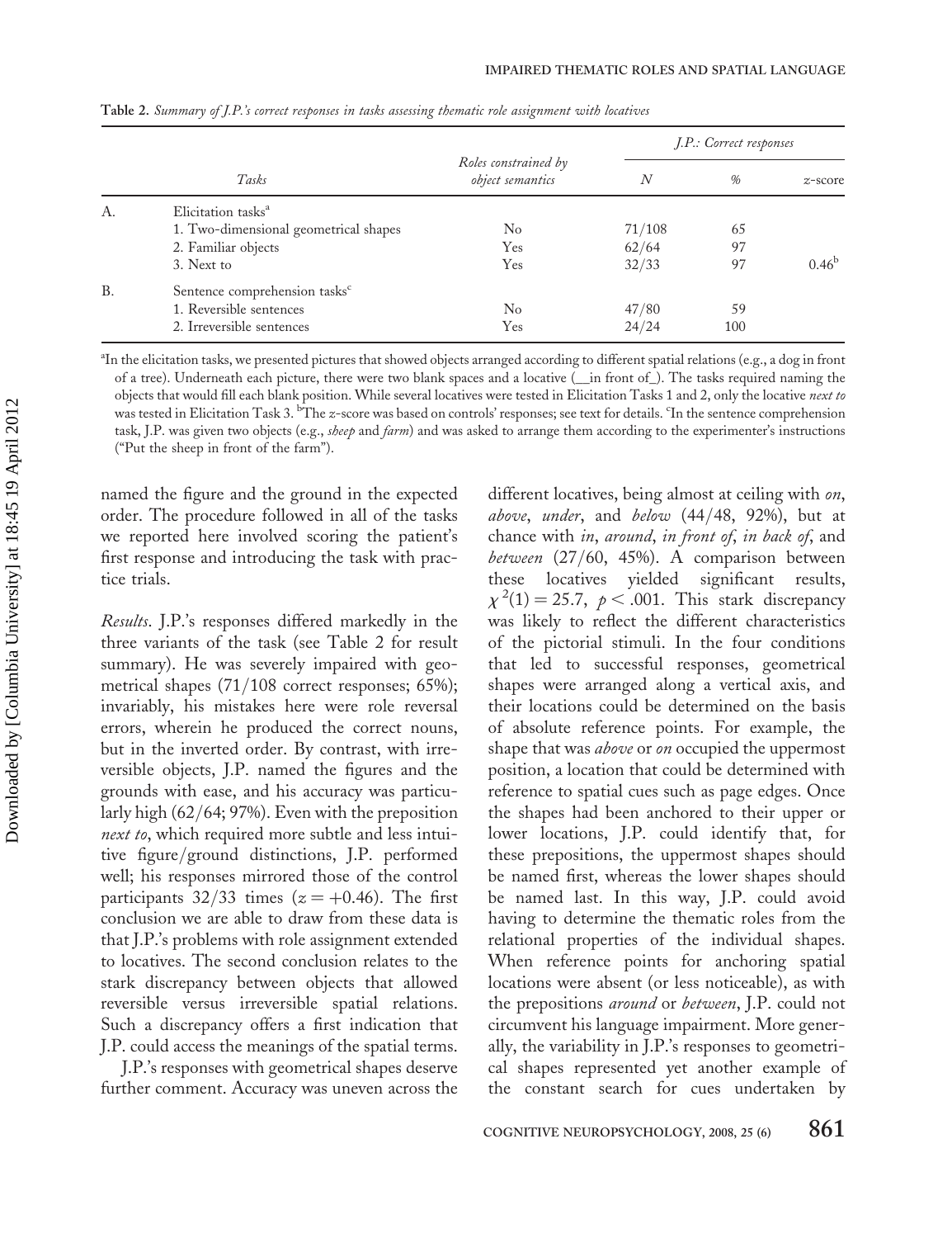agrammatic patients to overcome their difficulties with sentence processing.

J.P.'s results contrast with those that Kolk and van Grunsven (1985) and Schwartz et al. (1980b) reported with agrammatic patients in a similar production task. With rare exceptions, these researchers tested spatial relations that either involved irreversible objects (the cat is in the suitcase) or were pragmatically constrained (the dog is on the pillow). Unlike J.P., patients often inverted figure/ground order in the sentences that they produced with these materials. Our results are more in line with the findings reported by Seron and Deloche (1981) with a group of patients with left-anterior cortical lesions, whose error rates were reduced as an effect of contextual biases. This disparity highlights a diversity in the types of failure possible with locative processing specifically, the reduced responsiveness to semantic constraints could reflect the difficulties that some of the patients experience in retrieving locative meaning and/or in the interface between semantic and syntactic mechanisms.

## Thematic role assignment in sentence comprehension In order to provide a comprehensive assessment of J.P.'s locative processing, we tested his ability to understand orally presented sentences that included locatives. As in the previous task, we assessed whether objects with structural features that constrained the spatial relations would affect J.P.'s accuracy. Therefore, we showed familiar objects with which figure/ground exchanges were permissible (reversible objects) or disallowed (irreversible objects). Examples of reversible objects were sheep and cow, which could exchange the figure/ground roles with spatial relations such as *behind*. Such a reversal could not occur, for example, with the objects car and boy and the locative in. The design of the comprehension task was in part motivated by two of the findings from the elicitation task. First, role reversal errors were virtually absent when familiar objects were tested in the elicitation task, a finding we attributed to the semantic characteristics of the objects rather than to their familiarity. The use of familiar objects with semantic characteristics that ban thematic role exchanges

would clarify the role of familiarity on J.P.'s errors. Second, J.P.'s role reversal errors were unequally distributed across the different locatives, a finding we attributed to J.P.'s use of contextual cues such as page edges, which provided critical reference frames for positioning the objects and thus determining their thematic roles. Such cues were removed in the comprehension task, and we then expect role reversal errors to be equally distributed across the different locatives we tested.

In order to minimize task demands, we did not include foils, asking the subject instead to arrange two objects as indicated by a sentence. Most of the objects used in the experiments were toy replicas of familiar objects (e.g., *car*, *sheep*, *farm*). At the beginning of each trial, the experimenter placed two objects in front of J.P., who then heard a locative sentence and arranged the objects so as to reproduce the sentence content. Sentences started with the verb  $put$ , followed by the figure, the locative, and the ground, as in the sentence "Put the sheep behind the cow". Eight spatial relations (above, around, behind, below, between, in, in front of, and on) were tested an equal number of times (10) with reversible objects. The preposition *between* required multiple tokens of the same object. Two figures and two grounds were given for *between* and also for a random assortment of other trials. A pair of reversible objects was tested twice with the same preposition, each time with a different figure–ground arrangement. This design proved the reversibility of the spatial relations that we queried in this task. Object pairs were presented in different testing sessions following an ABBA design. Seven spatial relations (above, around, behind, below, in, on, outside) were tested with irreversible objects. Each relation was tested between 2 and 5 times, for a total of 24 trials. We showed the same kind of toys (e.g., of animals and buildings) and familiar objects (bowls, coins) as those that we used in the other variant of the task. Examples are shown in Table 1. Objects of different sizes (e.g., boy and car) were showed in the two queries of behind, consistent with the bias that bigger objects would serve as grounds (Landau & Jackendoff, 1993). Reversible and irreversible objects were tested in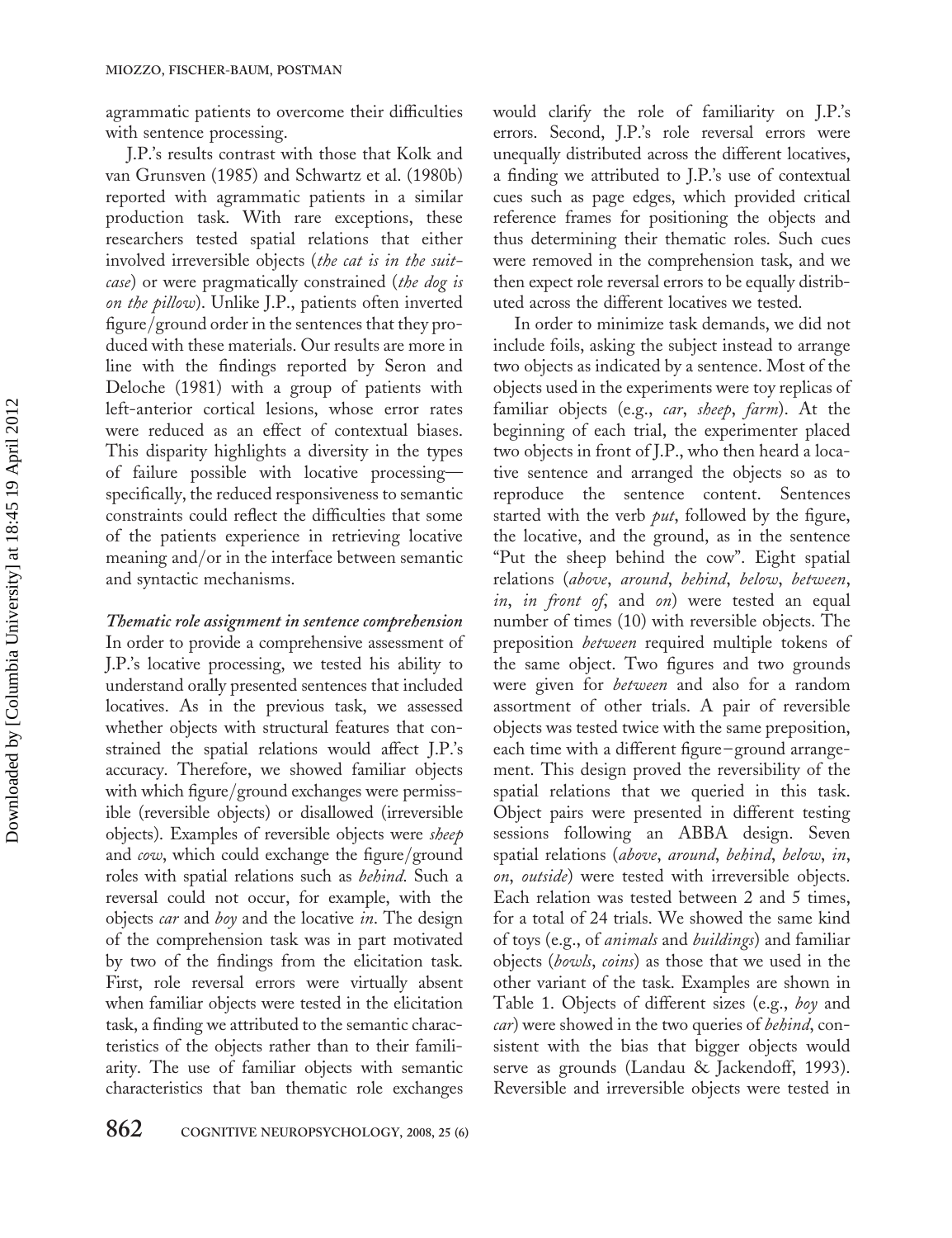different blocks. The experimenter repeated a sentence upon request, an event that occurred rarely. The accuracy of control participants was at ceiling (99%) in a similar task carried out by Seron and Deloche (1981).

J.P.'s accuracy was flawless with irreversible objects (24/24), but declined dramatically with reversible objects (47/80, 59%),  $\chi^2(1) = 14.5$ ,  $p < .001$ . His incorrect responses with reversible objects consisted for the most part of reverse errors (29/33, 88%); location confusions occurred only three times (9% of the errors) and always with the preposition *below*, which was substituted once by *in front* and twice by the phonologically similar preposition behind. The fact that J.P. performed identically in the elicitations tasks that imposed no demands on verbal short-term memory makes it unlikely that his failures in the comprehension task stemmed from a verbal short-term memory deficit. There was a noticeable difference between the distribution of J.P.'s errors with reversible objects in the elicitation and comprehension tasks. To allow for a direct comparison, we analysed the locatives that were used in both tasks. J.P.'s errors occurred in the elicitation task with in, around, in front of, and between  $(15/48;$ 31%) but almost never with on, above, and below  $(32/36, 89\%), \chi^2(1) = 25.44, p < .0001;$  however, J.P. performed equally poorly in the comprehension task with these two sets of locatives (26/40, 65% vs. 15/30, 50%),  $\chi^2(1) = 1.03$ ,  $\rho > .2$ . We argued that J.P. performed well with certain locatives in the elicitation task because of cues in the materials that allowed J.P. to bypass his problems with thematic role assignment. Crucially, as soon as these contextual cues were removed in the comprehension tasks, J.P.'s accuracy dropped. These results strengthen the hypothesis that J.P. failed when responses depended solely on the identification of thematic roles.

## Locative semantics

The testing of locative semantics was limited in previous studies of agrammatism to choosing between pictures representing different spatial relations (e.g., in vs. around). This task fell short of providing a thorough assessment of the intricate semantics underlying locative use. Here we used a wider range of tests to assess J.P.'s locative semantics. In particular, we attempted to determine whether J.P. could identify the regions of space and portions of objects that are critical in certain spatial relations and whether his semantic representation of space exhibited the same organization found with neurologically intact individuals. The results of the various tasks that we employed to test the locative semantics are shown in Table 3.

#### Locative judgement task

Discerning which preposition (e.g., on or above) better describes a certain event (e.g., a cat snoozing on a sofa) requires intact access to locative meanings. These types of judgements were employed to assess the availability of locative meanings. J.P. saw a picture and heard two spatial prepositions. One preposition (the target) appropriately described the spatial relation portrayed in the picture, whereas the other preposition (the foil) did not. Foils were chosen to be as close as possible semantically to targets. Thus, for example, *in* was foil for *under* with the picture of a woman *under* an umbrella. J.P.'s accuracy was high (45/47; 96%) and comparable to the one recorded from a control group of 10 native college-educated English speakers (mean: 46.1;  $z = -0.75$ ).

The distinction between the English prepositions on and above is purely topological and

Table 3. Summary of J.P.'s correct responses in tasks assessing the semantics of locatives and their corresponding spatial regions

|           |                                | J.P.: Correct<br>responses |     |  |
|-----------|--------------------------------|----------------------------|-----|--|
|           | Tasks                          | N                          | %   |  |
| A         | Locative judgement task        |                            |     |  |
|           | 1. Picture-locative matching   | 45/47                      | 96  |  |
|           | 2. On/above discrimination     | 20/20                      | 100 |  |
| <b>B.</b> | Recognition of spatial regions |                            |     |  |
|           | 1. Object-centred regions      | 237/240                    | 99  |  |
|           | 2. Viewer-centred regions      | 40/40                      | 100 |  |
| C.        | Along vs. across               | 19/20                      | 95  |  |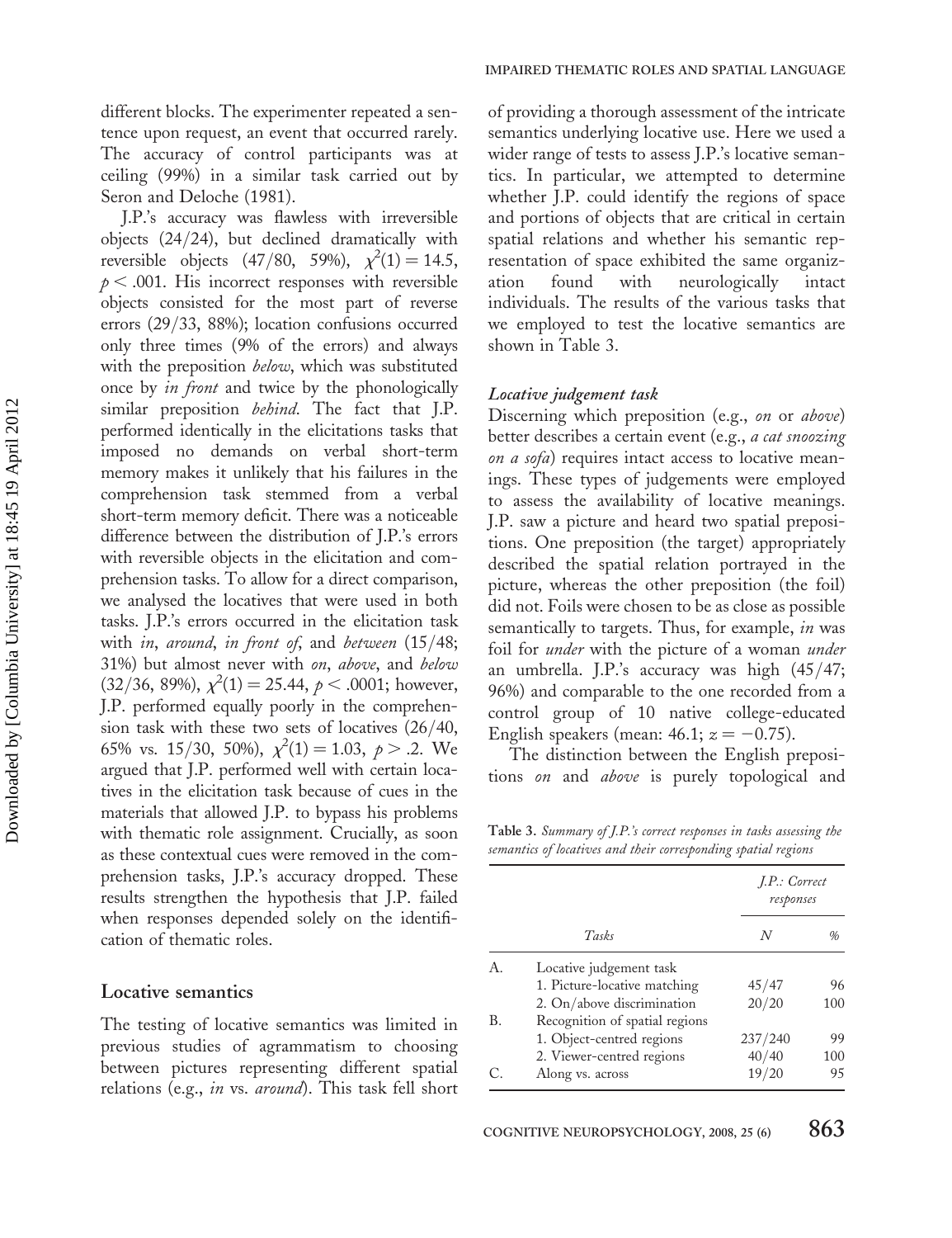entails whether contact occurs within a certain region of space (approximately defined as the uppermost region in reference to a certain object). The decision of whether on or above would apply in a given context does not depend on figure/ground distinctions, but on the appreciation of a topological relation. We tested whether the topological knowledge needed to distinguish on from above was available to J.P. in a decision task in which he saw a picture and indicated which locative was more appropriate for the spatial relation shown in the picture. Each locative was tested an equal number of times  $(N = 20)$ . J.P.'s responses were invariably correct.

### Location recognition task

The locations indicated by spatial terms can be ambiguous, a point illustrated by the sentence "The boy is in front of the car", which allows two interpretations. For one, it can express the idea that the boy stays anterior to the forward part of the car. The speaker's intention here is to refer to a region of space centred on the object and invariant to the speaker's position. In fact, the expression remains true even if the car and the boy lay behind the speaker. The same sentence, however, can have another connotation, one that is defined with reference to the speaker's position. It would be correct to say "The boy is in front of the car" even if the boy is near the back part of the car were it the case that the boy is closer to the speaker than the car. This interpretation depends crucially on the positions the car and the boy take relative to the speaker. The orientation of the car is irrelevant in this case, so that the expression is equally valid when the boy is close to the front versus the back of the car. What these alternative interpretations illustrate is that the proper use of locative terms implies identifying certain regions of space with reference to specific frames—that is, those centred on the objects or the speakers. Conditions preventing this would inexorably lead to failures in the understanding and production of locatives.

J.P.'s ability to identify object-centred regions of space was examined using a recognition task that demanded him to mark the *front*, the back, the top, and the bottom of objects. Objects were

presented with a noncanonical orientation, so that object- and viewer-centred frames were not aligned. To illustrate one such case, an upsidedown car had its top part facing towards the bottom. The presentation of objects with noncanonical orientations enabled an assessment of whether J.P. could identify object regions with reference to object-centred frames. We used 3- D, high-resolution computer renditions of familiar objects  $(N = 80)$  that in Laeng, Carlesimo, Caltagirone, Capasso, and Miceli (2002) had been judged as viewed from unusual perspectives. Stimuli were shown one at a time by the experimenter, who named the object part that J.P. was expected to mark with a pen. The four object parts were queried randomly. We prepared a second set of photographs and pictures  $(N = 40)$ to test the recognition of the inside and outside of objects with visible cavities, such as bowls, drawers, and bags. The goal of this second list was to determine whether J.P. could recognize the inner regions of objects that are relevant for using the locative *in*. The same pictures were shown to test three binary-term pairs (i.e., *front*back, top–bottom, and inside–outside) using an ABBA design. J.P. performed remarkably well in this task: 237/240 correct (99%).

J.P.'s accuracy remained high in a task we created to assess the recognition of viewercentred locations. Here, an object drawing was shown in the four following positions on a page: front, bottom, right, and left. The experimenter indicated the object that J.P. was expected to point to ("Point to the *left* kite"; "Point to the top kite"). We selected 10 object drawings to prepare 10 quadruplets. Quadruplets were repeated in four blocks, for a total of 40 trials. Within each block, an individual object appeared only once, and the four locations were tested an equal number of times. J.P. always responded correctly in this task.

#### Along and across

Along and across differed from the locatives we have tested in the other semantic tasks in that they often do not require a fixed figure/ground distinction (Herskovits, 1986; Landau & Jackendoff, 1993).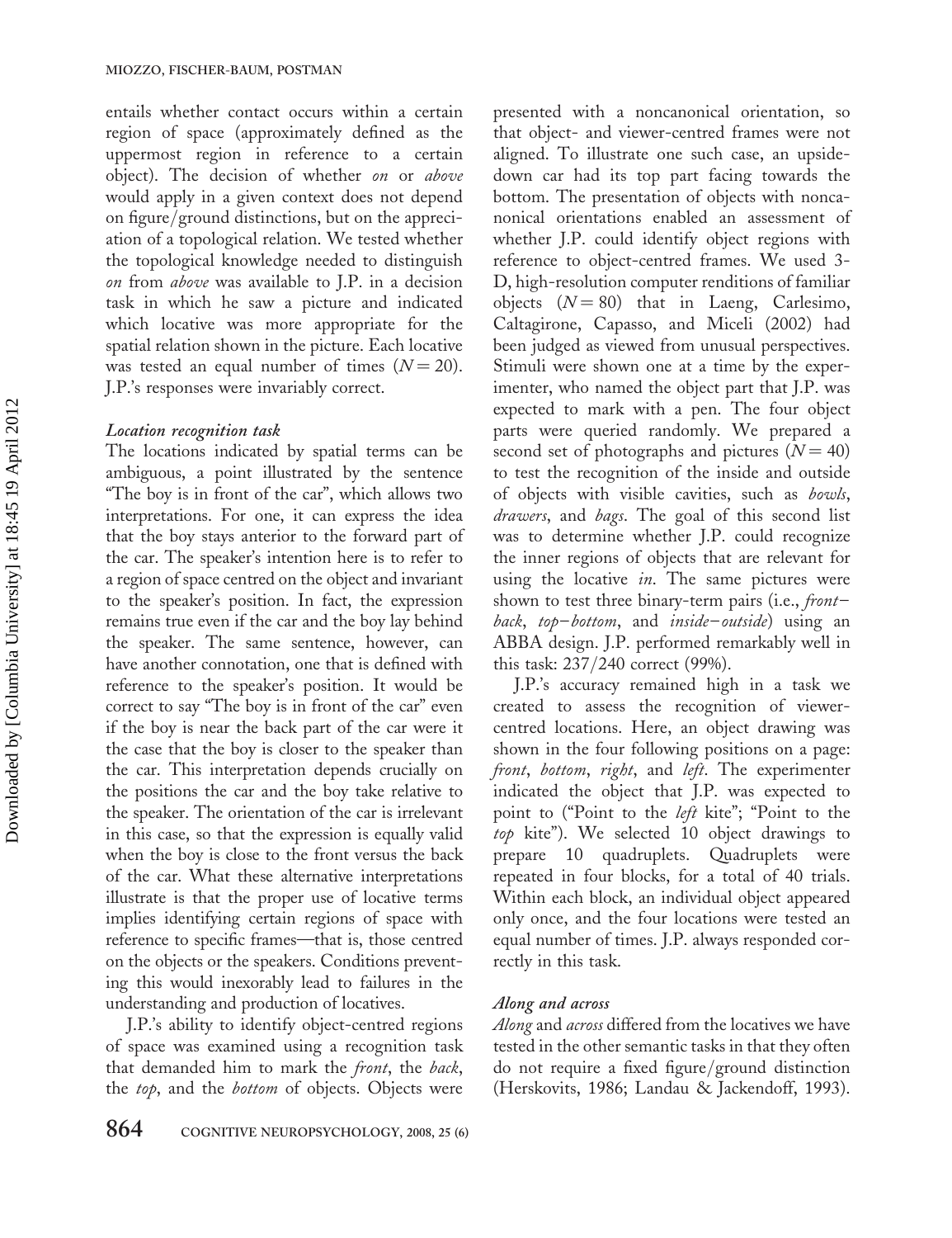Given two series of movable objects—for example, marbles and candies—the sentences put the marbles along the candies and put the candies along the marbles appear to be equally acceptable. What counts with these locatives is whether the objects can be arranged in a certain way—in parallel or intersecting. In other words, the use of these prepositions depends on an object's structural properties. If the meanings of the locatives along and across were available to J.P., he would correctly lay the objects to reproduce the spatial relations corresponding to these locatives. This prediction was tested in 20 trials of the location task we presented above. Along and across were randomly tested together with other locatives. J.P. correctly positioned the objects 9/10 times with along and 10/10 times with across.

### Locative production task

As anticipated by the linguistic analyses of Talmy (1983) and Herskovits (1986), and later confirmed empirically by Hayward and Tarr (1995), the space described by English spatial prepositions such as above, to the left of, and beside is uneven, showing a "core" region in which there is a strong terminological preference and peripheral regions where multiple terms can coexist. Predominant regions of use seem to fall along salient axes that originate from reference objects. Thus, it is more probable to hear the sentence "x is *above* y" when x is close to the vertical axis of y, whereas, as we move from this region, the terms "left of" or "right of" would appear with rising frequency as the distance from the axis increases. We set out to examine whether J.P.'s use of spatial terms revealed the same graded structure with fuzzy boundaries that had been observed with unimpaired speakers. To this end, we reproduced the experiment of Munnich, Landau, and Dosher (2001), which in turn was modelled after Hayward and Tarr (1995).

J.P. viewed a reference object (a square) appearing at the centre of the computer screen and a figure object (a dot) displayed in another position. An example of the display is shown in Figure 1A. The figure object appeared in one of 72 locations surrounding the reference object. Each location corresponded to one of the cells in an undisplayed



Figure 1. Panel A shows the display used to induce the production of spatial prepositions (adapted from Hayward & Tarr, 1995). The target (a dot) appeared in one of the 72 locations around the central square. The grid was not displayed in the experiment and is included to illustrate target locations. The space was repartitioned into columns (Panel B) and rows (Panel C) to determine the incidence of locative terms referring to vertical versus horizontal planes (e.g., above, below vs. left, right). In both panels, light grey cells mark positions closer to the axes, whereas dark grey cells correspond to positions more distant from the axes.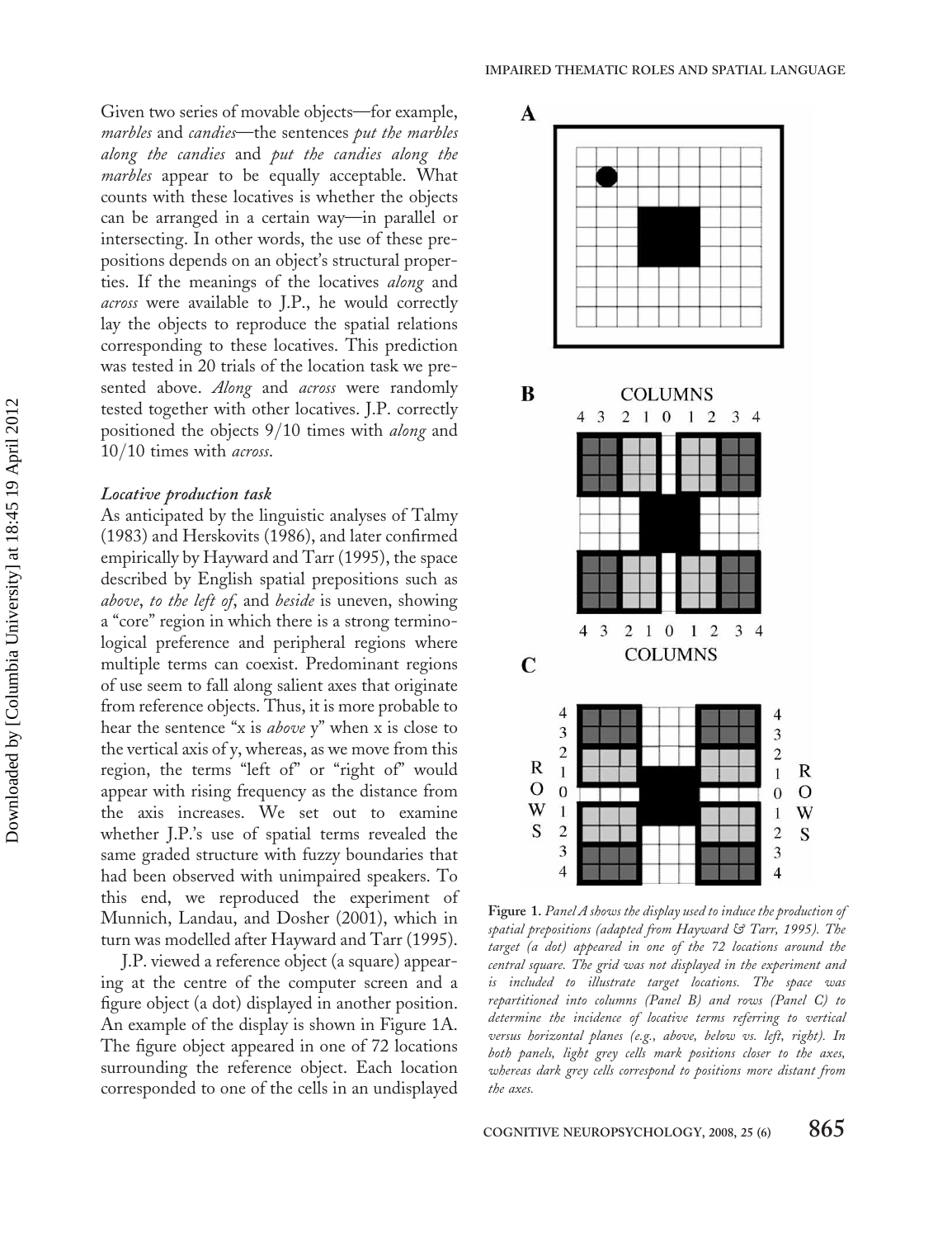$9 \times 9$  grid, in which the reference object occupied the nine middle cells. The grid covered an area of 11.43 cm<sup>2</sup>. In each administration of the task, the circle randomly appeared in all of the 72 cells. The task was repeated five times in separate testing sessions. J.P. was instructed to describe the figure location using a "simple word or phrase, such as on, above, to the left or on the top of", and was told to avoid using "compass, clock face, or degree angle answers".

Responses were analysed as in Munnich et al. (2001), apart from a single exception indicated below. Participants in previous studies occasionally would respond with more than one preposition, and J.P. was no exception. In line with previous studies, we scored the first preposition produced, since participants seemed to regard the first spatial term as the "primary" descriptor. Responses were then divided into three categories depending on the locatives chosen as descriptor: (a) vertical locatives (e.g., above, below, and over), (b) horizontal locatives (e.g., *left*, *right*, and beside); (c) contact locatives (e.g., on). Separate analyses were then carried out for vertical and

horizontal locatives, to determine whether their relative incidence varied as a function of distance from orthogonal axes. For vertical terms, we considered the 27 cells above and the 27 cells below the reference object. These cells were contained in 9 columns, which were numbered according to their distance from the middle column (designated as "0"). Specifically, the columns adjacent to the column 0 were numbered 1, the columns next to them were numbered 2, and so forth (see Figure 1B). Note that as we move from columns 1 to 4, the distance from the vertical axis increases. An arrangement in rows was utilized for the horizontal terms (see Figure 1C). The rows were numbered relative to the horizontal axis (row 0). Again, distance from the orthogonal axis increases as we move from row 1 to row 4. Because the task was repeated five times, we had five responses per position.

Results are summarized in Figure 2. To determine whether the frequency of vertical terms varied across columns, we used analyses of variance (ANOVAs) to compare the number of vertical terms elicited in the individual cells of columns



Figure 2. Panel A: Percentage of responses in locations that were close to the reference object (columns  $1 + 2$ ) or more distant from it (columns  $3 + 4$ ) and in which J.P. used vertical terms. Panel B: Comparison concerning the responses containing horizontal terms used in reference to targets that were close to the reference object (rows  $1 + 2$ ) or distant to it (rows  $3 + 4$ ).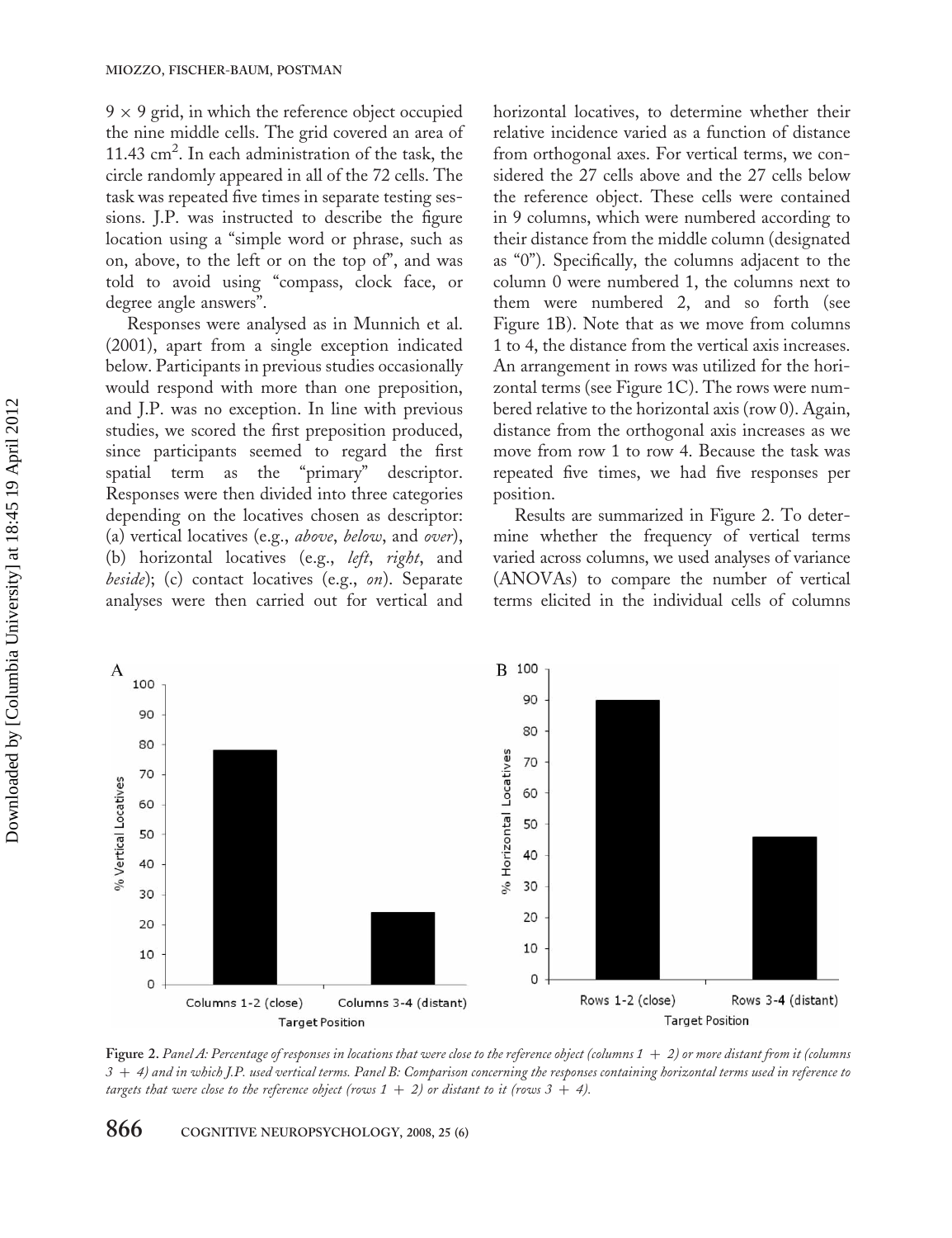$1 + 2$  versus columns  $3 + 4$ . Responses were not grouped in previous studies, a procedural change we introduced in order to compensate for our smaller response set. Vertical terms were elicited more frequently by targets in cells closer to the vertical axis,  $F(1, 23) = 65.24, \text{ MSE} = 1.79, \text{ p} < .0001. \text{ An}$ analogous analysis was carried out with the horizontal terms. The incidence of horizontal terms was also greater within the two rows of cells closer to the horizontal axis,  $F(1, 23) = 33.64$ ,  $MSE = 2.08, \rho < .0001$ . Each of these results confirmed a graded distribution of vertical and horizontal terms that paralleled the one found with normal speakers. A final result concerns contact locatives such as *on*. These latter terms occurred only in positions adjacent to the reference objects (see Figure 3). The same tendency was reported in normal speakers by Munnich et al. (2001). This further indicated that the space carved out by different locatives is preserved in patient J.P. Note that the key of J.P.'s success in the present task hinged on the specific figure/ground distinctions demanded here. Because roles were fixed and correlated with physical cues (e.g., mobility,



Figure 3. The locations in which J.P. used contact locatives (e.g., on) are highlighted in grey (note that these locations are only in positions adjacent to the reference object).

size), there were no uncertainties as to whether objects were figures or grounds.

Even when we adopted very subtle measurements of the spatial representations corresponding to locatives, we failed to find signs of impairment in J.P. The hypothesis that J.P.'s locative reverse errors stemmed from a lack of appreciation of their meaning received no support whatsoever in the series of tests presented in this section.

## GENERAL DISCUSSION

J.P.'s acquired language impairment exhibited the classical clinical profile of agrammatism, which follows a lesion predominantly affecting the left inferior frontal areas. Errors denoting confusion in the assignment of thematic roles, one of the characteristic features of agrammatism, were frequently produced by J.P. in comprehension and production tasks requiring the identification of the thematic roles of verbs and adjectives. Of relevance here, thematic role confusions were also recorded with locatives.

Like a few other cases of agrammatism described in the literature, J.P. retained the ability to detect syntactic anomalies. Thus, it seems that J.P. can correctly represent the syntactic structures of sentences that embody spatial terms such as "the dog is behind the tree", identifying the critical phrasal elements (noun phrases, NPs, and prepositional phrase, PP) and deriving the proper order of the phrases. More generally, J.P.'s ability to detect syntactic anomalies suggests a relative intactness of syntactic processes and rules out the level of syntactic processing as a plausible locus of his thematic role confusions. On the other hand, profiting from the detailed descriptions of locative semantics provided by linguistic and psycholinguistic analyses, we could accurately chart J.P.'s knowledge concerning spatial relations and spatial terms. A series of results come together in demonstrating that J.P. could identify the regions of space and the features of objects critical for determining all sorts of spatial relations and spatial terms (see result summary in Table 3). Even subtle features, like the ones implicated in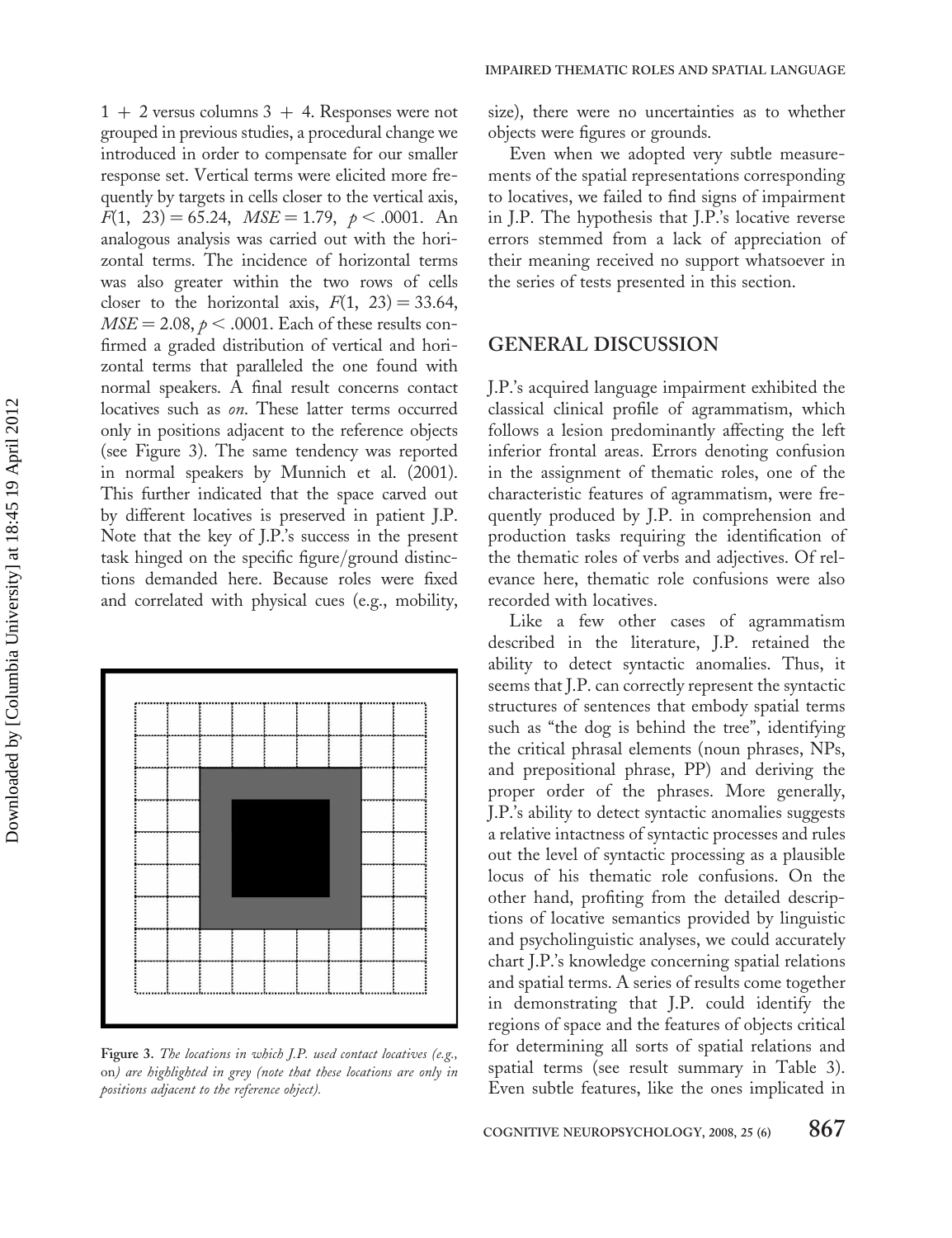the figure/ground discrimination with the preposition *next to*, remained available to J.P. We should also note that stored semantic information is not the only type of conceptual/semantic knowledge concerning objects available to J.P. J.P. could also accurately incorporate new features into the representations of objects, as when he correctly identified which object in an array took a specific spatial location (e.g., top or left). This result is of particular relevance in the context of locatives, which often involve spatial arrangements encountered for the first time ("a pink dog behind a blue tree") or do not presuppose fixed relations among objects (a spoon is typically *in* a cup, but it can also be *behind* or *under* a cup). These results allow us to rule out the possibility that J.P.'s difficulties with locatives reflect a more general problem in updating the representations of objects.

To the extent that the semantics of locatives and syntactic processes were intact, and by the logic of exclusion adopted in previous studies (e.g., Caramazza & Miceli, 1991; Linebarger et al., 1983), damage affecting thematic role assignment appears to be the most plausible locus of J.P.'s failures with locatives (but also words of other classes, including verbs and adjectives). This conclusion is consistent with the finding we demonstrated in several of our tasks that J.P.'s problems of figure/ ground discrimination disappeared with objects preventing role reversals (see result summary in Table 2) or when cues such as page edges provided a framework for reliably determining the thematic role of an object. Insofar as thematic roles emerged naturally from object semantics or other reliable cues, it was no longer necessary to assign thematic roles on the basis of contextual information provided by pictures (in the production task) or spoken sentences (in the comprehension task). Such conditions effectively neutralized J.P.'s problems with thematic roles.

Theories in linguistics, psycholinguistics, and cognitive neuroscience have attempted to detail the processes implicated in thematic role assignment, and we should turn to these theories to further characterize J.P.'s thematic-role deficit and its implications for language processing. A

particularly appealing proposal is the extended argument dependency model (eADM) advanced by Bornkessel and Schlesewsky (2006), as it combines a rather detailed description of the cognitive processes responsible for thematic role assignment with a theory of the neural underpinning of such processes. The model focuses on comprehension and has been applied to verbs, more specifically the assignment of the core roles of actor and undergoer, terms that in current linguistic theories correspond to the agent and patient prototype roles (see, e.g., Dowty, 1991; Van Valin & LaPolla, 1997). Actor and undergoer are assumed to stand in a dependency relationship, with the undergoer hierarchically dependent upon the actor. Locatives resemble verbs in that they imply the core roles of figure and ground, which also appear to stand in a hierarchical relationship. Given these similarities, the model can be feasibly extended to locatives, thus providing a framework for interpreting J.P.'s results.

In the eADM model, two types of partially independent processes are assumed to determine the actor/undergoer (and figure/ground) assignment. The first process uses prominence information, a set of features that allow listeners to determine the core thematic roles and their hierarchy in the absence of information about the specific verb (or locative). Prominence information can be language specific. Linear position is a language-specific prominence feature of English. Actors and figures typically precede undergoers and grounds in English sentences. On the basis of linear position, the first argument in an English sentence receives the role of actor or figure. Other types of prominence information could be critical in other languages, including morphological case in languages like German or Russian, or animacy in languages like Fore, spoken in Papua New Guinea. A second process for core role assignment draws upon the stored semantic representations of verbs or locatives, which specify the number and hierarchy of thematic roles taken by each lexical form. This second process is responsible for linking the role structure associated with a specific verb or locative to the core arguments obtained from prominence information, agreement, and voice (active, passive).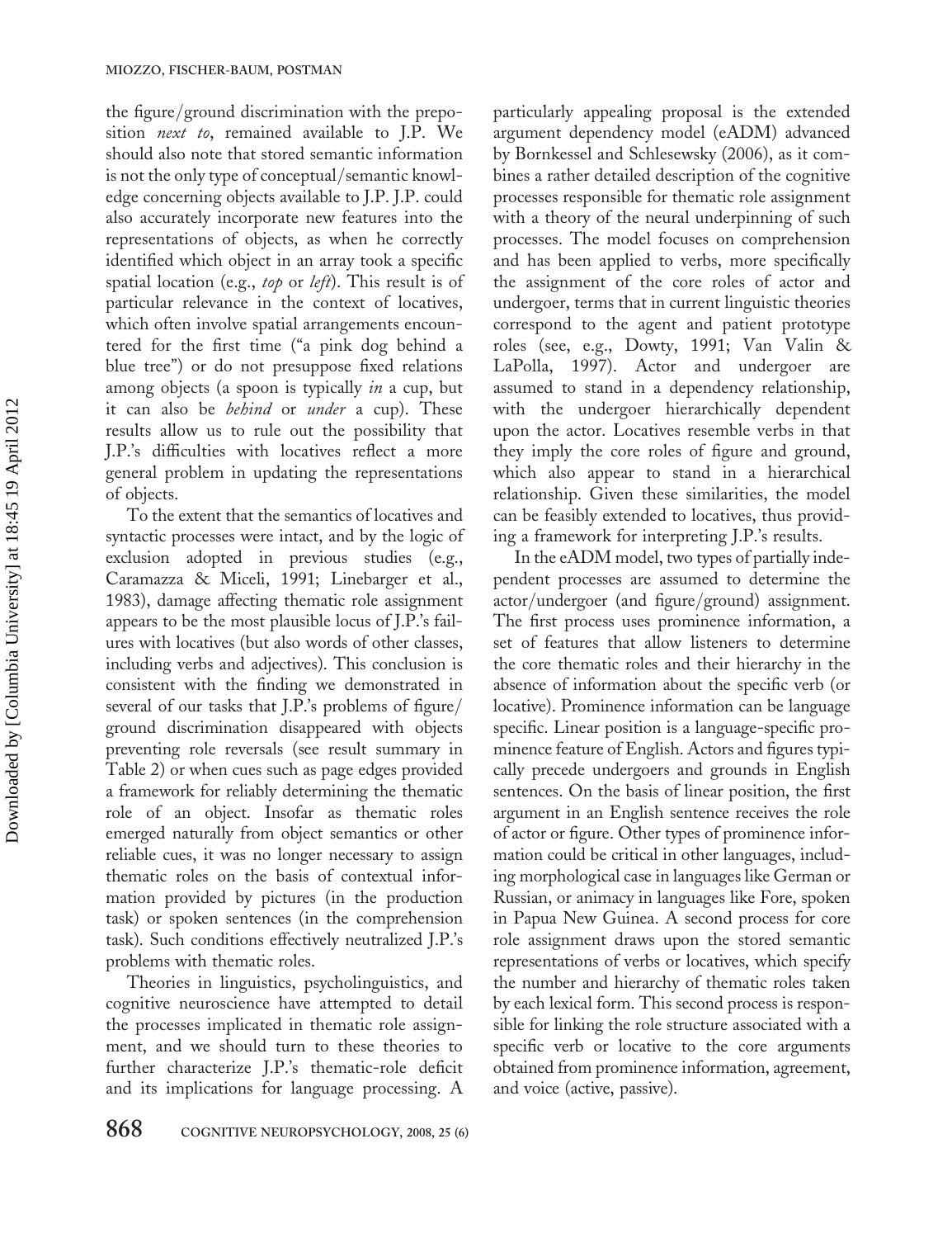Within the eADM model, the role exchange errors that J.P. made in the comprehension tasks with verbs and locatives can be accounted for in terms of a failure to use the prominence feature of linearization. This type of deficit led J.P. to incorrectly assign the role of actor (or figure) to the second argument encountered in the sentence. According to this account, J.P.'s deficit would arise at the interface between syntax and semantics. Positing this form of damage, the eADM model also predicts that J.P. would be able to understand semantically constrained locative sentences. The model assumes a system that integrates all available sources of information to determine the final argument structure. This system is sensitive to factors like plausibility and world knowledge and can allow implausible argument structures to be repaired to plausible ones. Thus, using the knowledge that, for example, cats can be on the roof and not vice versa, J.P. can short-circuit the linearization problem that otherwise would have prevented him from correctly interpreting the sentence "the cat is on the roof".

However, this account of J.P.'s deficit makes it difficult to explain the parallel findings in sentence production—in this task, J.P. made role reversal errors but not when the roles in the sentence were semantically constrained. First, it is not clear that a deficit that causes problems in mapping linear positions to arguments would also yield problems in mapping arguments to linear positions. However, even if we assume that a linearization problem in English could affect the responses in the production tasks, this deficit would not explain the intact performance that J.P. demonstrated with semantically constrained sentences in the production tasks. Indeed, semantic or pragmatic knowledge would be of little help to circumvent a linearization problem in the production tasks. Even if semantic knowledge could have established "cat" as the object likely to be "on" in a scene describing a cat on the roof, a linearization problem would jeopardize the correct insertion of "cat" in sentence initial position. The hypothesis of a linearization problem predicts the wide occurrence of thematic role confusion in the production tasks, without any effect of whether or not the semantics of the

objects would naturally prevent role exchanges. But this is not what we observed with J.P., whose performance was virtually flawless when production tasks with locatives involved objects with constraining semantic characteristics. In essence, the hypothesis of a linearization deficit at the interface between syntax and semantics is unlikely to account for the entire pattern of errors observed with J.P.

If the syntax-semantic interface is not the locus of J.P.'s deficit with thematic role assignment, the hypothesis that gains plausibility is one that locates J.P.'s deficit at the semantic level. With this hypothesis, J.P.'s problem consists of linking the semantic roles of figure and ground specified by the locative with object concepts that temporarily instantiate these roles. To the extent that the semantic level of processing is equally involved in speech comprehension and production, this account is naturally consistent with the type of deficit observed in J.P., which spans both of these modalities. Although a problem of this nature is expected to affect the assignment of any kind of thematic role, it is effectively neutralized by previously acquired semantic knowledge concerning what locatives can apply to which objects. Like the pieces of a jigsaw puzzle that naturally join, J.P. could combine an object's semantic feature (e.g., *cavity*) to the proper role (*container*) given a certain spatial relation  $(in/con$ tainment). This approach to the understanding and encoding of spatial relations is certainly limited, lacking the capacity and flexibility to which thematic roles empower language. Taken at face value, J.P.'s results with locatives suggest a fractionation within semantic processing, whereby distinct neural mechanisms are implicated in the representation of word meaning and thematic role assignment.

Identical patterns of results were found with J.P. for locatives and verbs: Both word classes led to role reversal errors despite evidence of preserved knowledge of their meaning. J.P.'s results converge with the data recently reported by Wu, Waller and Chatterjee (2007), who investigated thematic roles with locatives and verbs in a group of left-hemisphere-damaged patients using sentence–picture matching task. The numbers of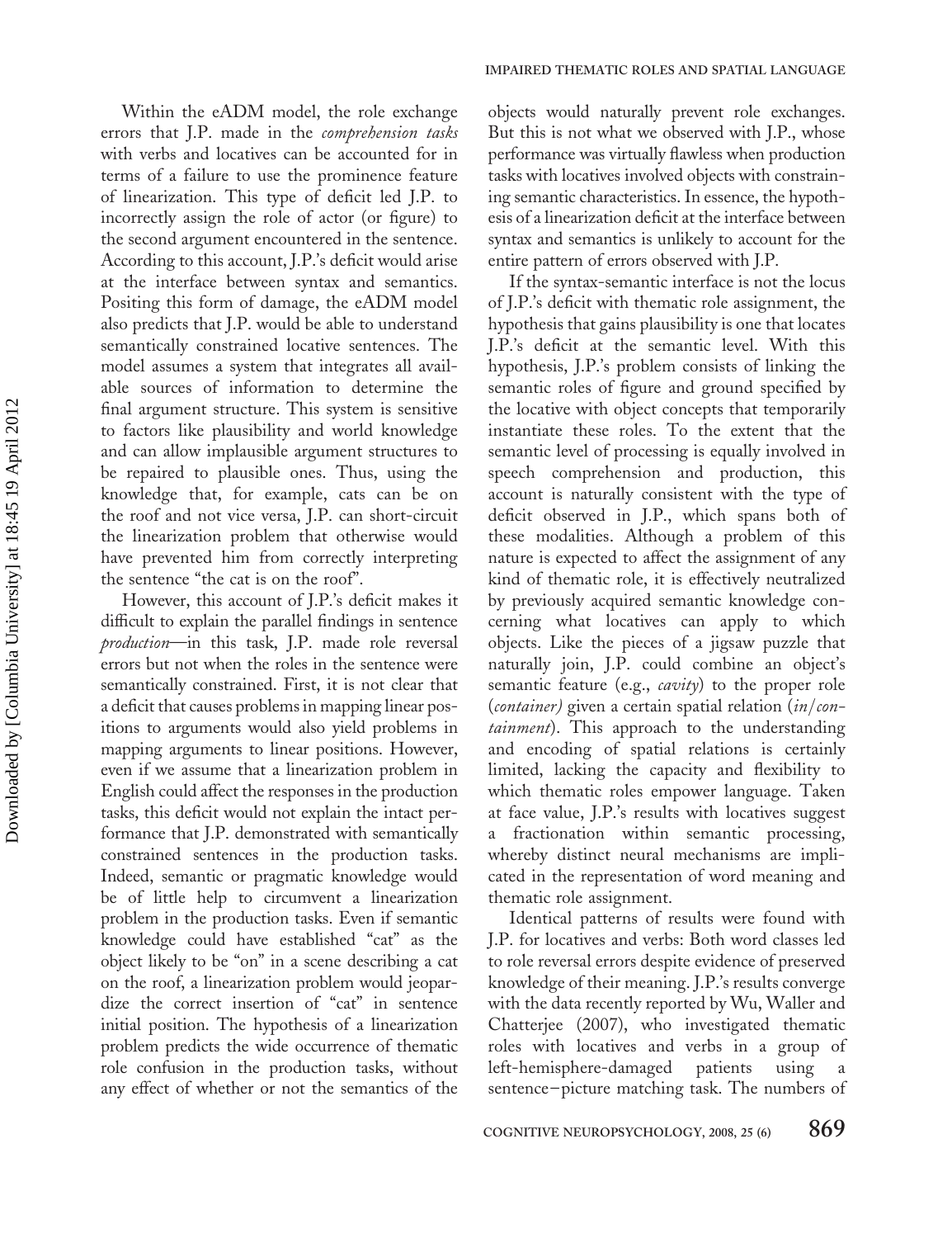role reversal errors with locatives and verbs were significantly correlated in the group of patients tested by Wu et al.<sup>2</sup> Altogether, the neuropsychological evidence suggests that the processing of the thematic roles of verbs and locatives is supported by neural mechanisms that, to a certain extent, are shared between these word classes. This conclusion does not rule out that discrepancies could exist in the way in which thematic roles are represented for verbs and locatives, as advocated by linguistic theories and cognitive neuroscience accounts. Various linguistic theories have proposed that though marked differences exist among the thematic roles corresponding to individual verbs, these roles coalesce into prototypical categories, which have been differently labelled in the literature as macroroles (Foley & Van Valin, 1984), protoroles (Dowty, 1991; Primus, 1999), hyperroles (Kibrik, 1997), and generalized semantic roles (Van Valin & LaPolla, 1997). Most of the proposals identify the core roles of agent-like and patient-like as the cardinal arguments of the transitive predication expressed by verbs. Arguably, these core roles do not map into the prototypical roles of figure and ground implied by the locatives. Within the neural-functional account put forward by Wu et al. (2007), differences between the representation of the thematic roles of verbs and spatial terms stem from the distinct neural networks supporting the processing of each of these word classes. Specifically, it is hypothesized that a postero-lateral temporal network involved in the processing of visual motion provides what Wu et al. refer to as the "point of entry" for the thematic relations of verbs, whereas a fronto-parietal network associated with the visual tracking of moving objects and the reaching and grasping of objects in the environment represents the "point of entry" for the thematic roles of locatives.

The dissociation we observed in J.P. between impaired thematic role assignment and intact grammatical processing as a result of left frontal damage is in line with neuroimaging results that demonstrate the involvement of different left frontal areas in semantic versus syntactic processes. For example, Newman, Just, Keller, Roth, and Carpenter (2003) compared violations that differentially affected the syntactic structures and thematic roles of sentences presented in a grammaticality judgement task. Activation differed between the two left inferior frontal areas of interest, namely the pars triangularis and the pars opercularis, with the first area responding more to semantic violations and the second area more to syntactic violations. A similar pattern was observed in these areas by Friederici, Opitz, and von Cramon (2000) in a task requiring the identification of semantic and syntactic features of single words (i.e., concreteness vs. grammatical class). A series of neuroimaging findings reported by Bornkessel and collaborators (Bornkessel & Schlesewsky, 2006; Bornkessel, Zysset, Friederici, von Cramon, & Schlesewsky, 2005; Grewe et al., 2005, 2006) further highlighted the involvement of the left inferior frontal gyrus (the LIFG), particularly the pars opercularis, in thematic role processing in tasks that investigated the comprehension of written sentences in German. From the perspective of the eADM model we discussed above, Bornkessel and collaborators hypothesized that the pars opercularis of the LIFG is engaged in the processing of prominence features that allow an automatic interpretation of thematic roles and sits at the interface between semantics and syntax. In particular, the results indicated that both word order and animacy are processed within the pars opercularis for the purposes of thematic role assignment, thus suggesting that this neural structure can process information of different types (morphosyntactic, semantic) when engaged in

<sup>&</sup>lt;sup>2</sup> Wu et al. (2007) also observed dissociations in a small number of their patients, who showed impaired scores only when tested on the thematic roles of verbs or locatives. Data about semantic knowledge were only reported by Wu et al. for verbs. The patients who failed specifically with the thematic roles of verbs also obtained scores that were borderline or below controls' range in the verb semantic test, suggesting that the impaired performance with the thematic roles of verbs could have reflected a more general problem with the semantic of verbs. The patient reported by Wu et al. with a selective deficit for the thematic roles of locatives could have had a more general impairment with spatial relations, like the cases reported by Tranel and Kemmerer (2004).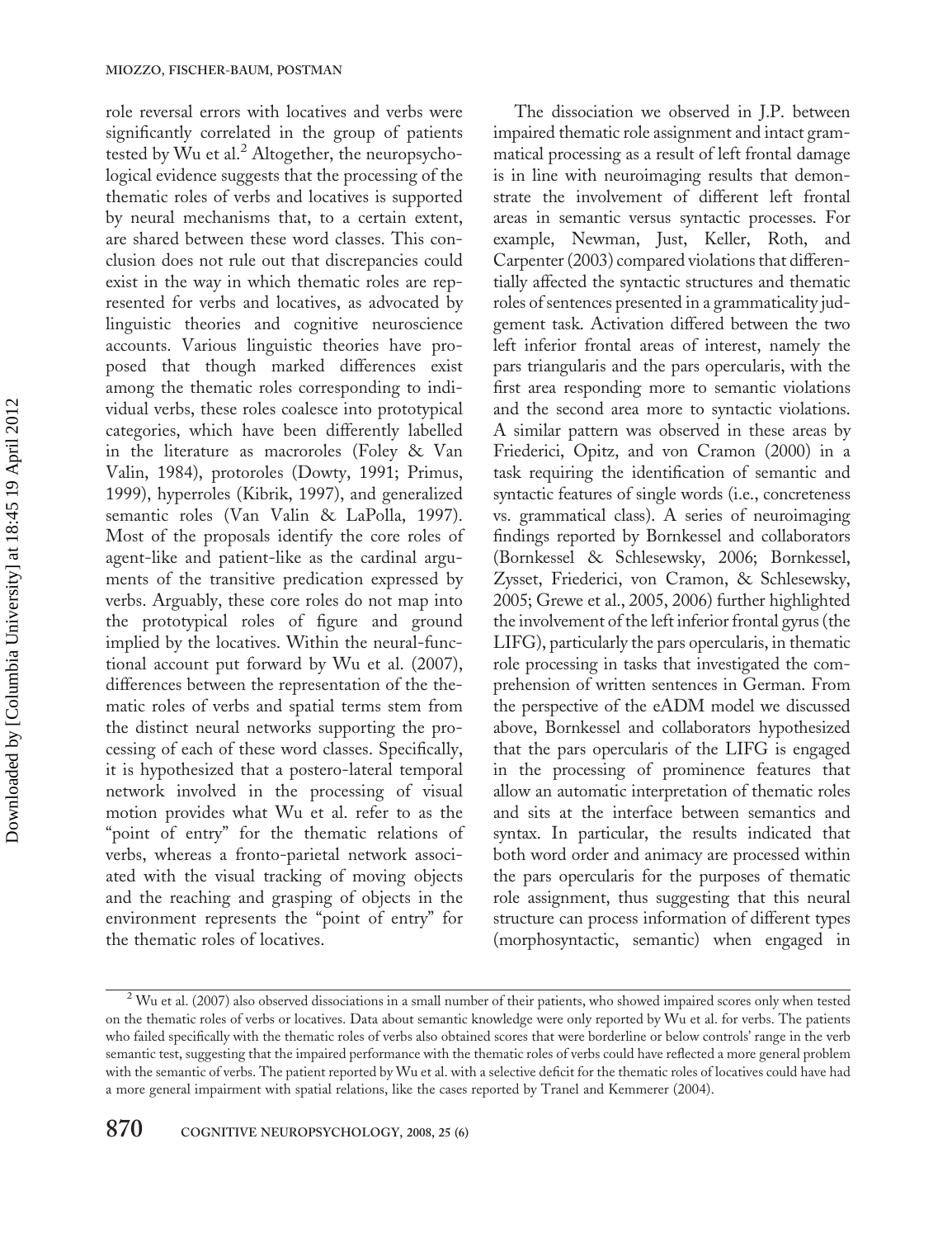sentence comprehension. As we argued earlier, it is unlikely that J.P.'s deficit reflected a problem in using prominence features for the purposes of deriving thematic roles. Consistent with this interpretation, and on the basis of the neuroimaging data that we have reviewed here, one would anticipate that the pars opercularis is relatively spared in patients who exhibit the pattern of performance that we demonstrated in patient J.P. Patients like J.P., whose difficulties with thematic roles are rooted in semantic processing, seem more likely to have suffered from a lesion affecting the pars triangularis, which neuroimaging data link to thematic role assignment that draws upon semantic processing.

The implications of J.P.'s results that we have discussed up to this point hold for thematic roles in general, given that convergent results were obtained with thematic roles from word categories as different as locatives, verbs, and adjectives. However, our focus on locatives has further implications for neurocognitive accounts of locative processing. There is converging evidence from the few neuroimaging studies that have investigated the production of locatives that a cluster of areas are associated with this task, including the left frontal operculum and the left supramarginal gyrus (Damasio et al., 2001; Emmorey et al., 2002; for a review, see Kemmerer, 2006). The data from neuroimaging studies further converge with the lesion data reported by Tranel and Kemmerer (2004) and Wu et al. (2007). Deficits in the naming and comprehension of locative prepositions were most likely to be observed in patients with lesions affecting the posterior left frontal operculum, the white matter subjacent this region, and the inferior parietal operculum. These problems with spatial locations could not be explained by impaired object recognition or spatial processes, given that patients performed relatively well in tasks assessing object identification and spatial processes. J.P.'s intact knowledge about the meaning of spatial locations paired with the fact that his lesion was circumscribed to left frontal regions may provide additional clues for understanding the functional organization of the structures underpinning the

processing of spatial terms. J.P.'s data suggest that knowledge critical for spatial terms is likely to rely upon left parietal regions rather than on more frontal structures. A similar proposal was put forward by Landau and Jackendoff (1993) based on the idea that the parietal lobe, as part of the "where" system, could play an integral role in the processing of spatial meaning. J.P.'s data further indicate that frontal structures are involved in the processing of spatial terms not because such structures are spatial specific, but probably as a result of the linguistic characteristics that spatial terms share with other word classes, particularly thematic role assignment and phonological processing. The disruption of these general linguistic processes would affect the processing of spatial terms, whereas the disruption of parietal regions would selectively affect the processing of the meaning of spatial terms. Although these conclusions are tentative at present, they make the clear predictions that left frontal lesions would not produce selective deficits for locatives, whereas left parietal damage would not affect thematic role assignment.

In closing, we would like to emphasize our choice of approaching the study of semantics from the perspective of locatives. The study of semantics is notoriously challenging. Our choice was purely a matter of convenience; the relative simplicity of locatives, coupled with detailed linguistic and behavioural descriptions of their pragmatics and semantics, makes these forms ideal objects of investigation for understanding the neural mechanisms of sentence processing and their breakdown in conditions of brain damage. We hope that our study could encourage the analyses of locatives in future investigations of semantic deficits. More importantly, however, we hope that as semantic theories become increasingly detailed for a broader set of word categories, cognitive neuroscientists will be able to reach more confident conclusions on the nature of semantic impairments.

> Manuscript received 3 October 2007 Revised manuscript received 27 May 2008 Revised manuscript accepted 24 July 2008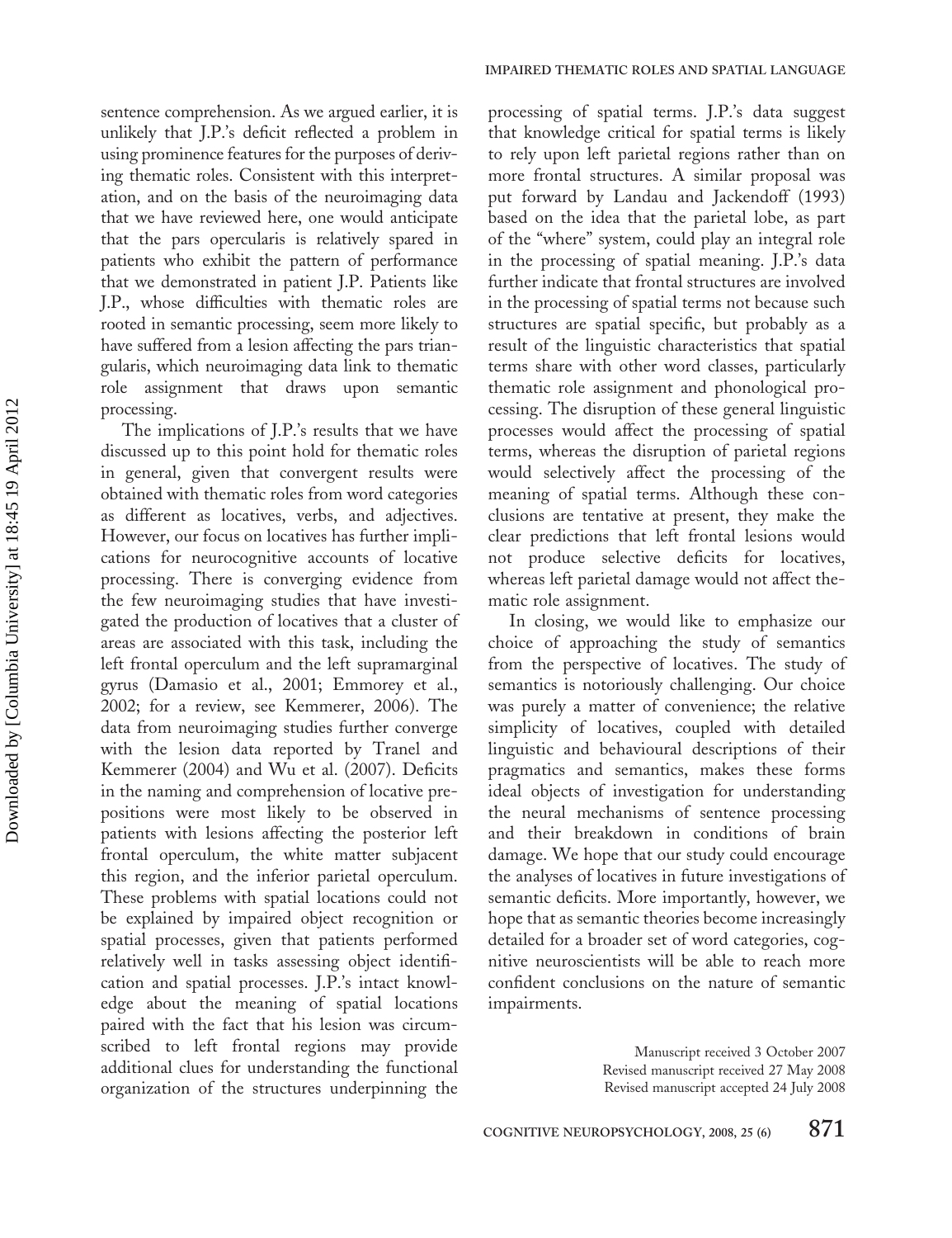## REFERENCES

- Berndt, R. S. (2001). Sentence production. In B. Rapp (Ed.), The handbook of cognitive neuropsychology. Philadelphia: Psychology Press.
- Bornkessel, I., & Schlesewsky, M. (2006). The extended argument dependency model: A neurocognitive approach to sentence comprehension across languages. Psychological Review, 113, 787–821.
- Bornkessel, I., Zysset, S., Friederici, A. D., von Cramon, D. Y., & Schlesewsky, M. (2005). Who did what to whom? The neural basis of argument hierarchies during language comprehension. NeuroImage, 26, 221–233.
- Breedin, S. D., & Martin, R. C. (1996). Patterns of verb impairment in aphasia: An analysis of four cases. Cognitive Neuropsychology, 13, 51–91.
- Breedin, S., & Saffran, E. (1999). Sentence processing in the face of semantic loss: An analysis of four cases. Journal of Experimental Psychology: General, 128, 547–562.
- Bresnan, J. W. (2001). Lexical-functional syntax. Oxford, UK: Blackwell.
- Byng, S. (1988). Sentence processing deficit: Theory and therapy. Cognitive Neuropsychology, 5, 629–676.
- Caplan, D., & Hildebrandt, N. (1988). Disorders of syntactic comprehension. Cambridge, MA: MIT Press.
- Caramazza, A., & Mahon, B. Z. (2003). The organization of conceptual knowledge: The evidence from category-specific semantic deficits. Trends in Cognitive Science, 7, 354–361.
- Caramazza, A., & Miceli, G. (1991). Selective impairment of thematic role assignment in sentence processing. Brain and Language, 41, 402–436.
- Carlson, L., & van der Zee, E. (Eds.). (2005). Functional features in language and space. New York: Oxford University Press.
- Coventry, K. R., & Garrod, S. C. (2004). Saying, seeing, and acting: The psychological semantics of spatial prepositions. New York: Psychology Press.
- Damasio, H., Grabowsky, T. J., Tranel, D., Ponto, L. L. B., Hichwa, R. D., & Damasio, A. R. (2001). Neural correlates of naming actions and naming spatial relations. NeuroImage, 13, 1053–1064.
- Dowty, D. (1991). Thematic proto-roles and argument selection. Language, 67, 547–619.
- Emmorey, K., Damasio, H., McCullough, S., Grabowsky, T., J., Ponto, L. L. B., Hichwa, R. D., et al. (2001). Neural systems underlying spatial language in American sign language. NeuroImage, 17, 812–824.
- Foley, W. A., & Van Valin, R. D., Jr. (1984). Functional syntax and universal grammar. Cambridge, UK: Cambridge University Press.
- Friederici, A. D., Opitz, B., & von Cramon, D. Y. (2000). Segregating semantic and syntactic aspects of processing in the human brain: An fMRI investigation of different word types. Cerebral Cortex, 10, 698–705.
- Friederici, A. D., Schönle, P. W., & Garrett, M. F. (1982). Syntactically and semantically based computations: Processing prepositions in agrammatism. Cortex, 18, 525–534.
- Garrett, M. F. (1988). Processes in language production. In F. J. Newmeyer (Ed.), The Cambridge Survey of Linguistics: Vol. 3. Biological and psychological aspects of language. Cambridge, MA: Harvard University Press.
- Garrod, S., Ferrier, G., & Campbell, S. (1999). In and on: Investigating the functional geometry of spatial prepositions. Cognition, 72, 167–189.
- Goodglass, H., & Kaplan, E. (1972). The assessment of aphasia and related disorders. Philadelphia: Lea and Febiger.
- Grewe, T., Bornkessel, I., Zysset, S., Wiese, R., von Cramon, D. Y., & Schlesewsky, M. (2005). The emergence of the unmarked: A new perspective on the language-specific function of Broca's area. Human Brain Mapping, 26, 178–190.
- Grewe, T., Bornkessel, I., Zysset, S., Wiese, R., von Cramon, D. Y., & Schlesewsky, M. (2006). Linguistic prominence and Broca's area: The influence of animacy as a linearization principle. NeuroImage, 32, 1395–1402.
- Grimshaw, J. (1990). Argument structure. Cambridge, MA: MIT Press.
- Hawkins, B. (1988). The natural category MEDIUM. In B. Rudzka-Ostyn (Ed.), Topics in cognitive linguistics (pp. 231–270). Amsterdam: Benjamins.
- Hayward, W. G., & Tarr, M. (1995). Spatial language and spatial representation. Cognition, 55, 39–84.
- Herskovits, A. (1986). Language and spatial cognition: An interdisciplinary study of the prepositions in English. Cambridge, UK: Cambridge University Press.
- Hodges, J., Patterson, K., & Tyler, L. (1994). Loss of semantic memory: Implications for the modularity of mind. Cognitive Neuropsychology, 11, 505–542.
- Howard, D. (1985). Agrammatism. In S. Newman & R. Epstein (Eds.), Current perspectives in dysphasia. London: Churchill Livingston.
- Jackendoff, R. (1990). Semantic structures. Cambridge, MA: MIT Press.